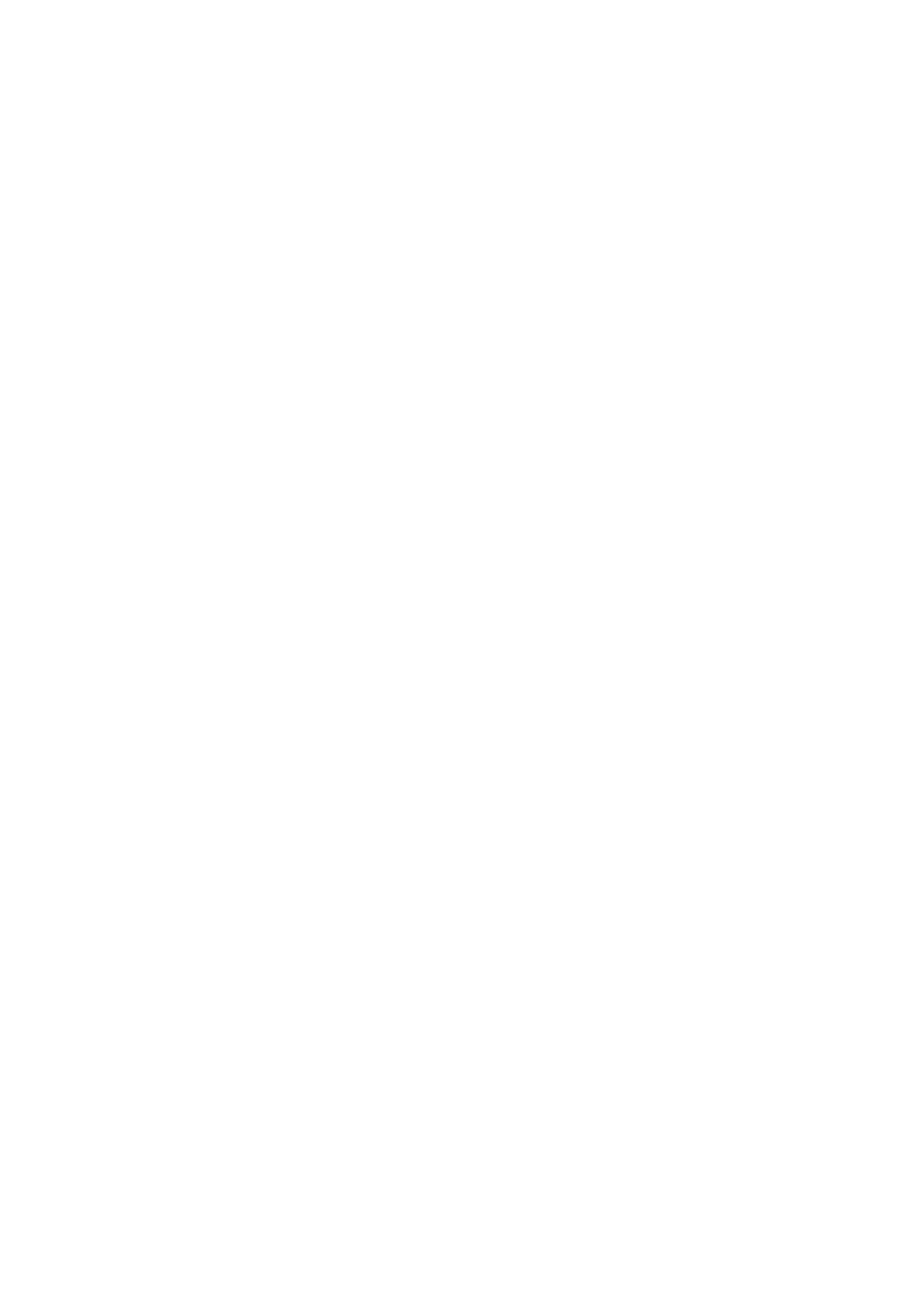Data Ecologies 09 is the fourth in a series that deals with the ways that real and abstracted systems interrelate. This year we are looking at money (as an abstraction) and value (as something real). Questions arise such as the use of money, how investments and maintenance of non-money assets work, the way that interest breaks with ideas of real value and the different ways that value can be translated into the abstraction of money. The symposium examines several perspectives, from the formal system science point of view and the ideas around Collapsonomics, investigating economic and state systems at the edge of their normal function, various approaches as to alternative forms of work and payment and the progressive field of complementary currencies.

#### Speakers

| Dougald Hine          | http://dougald.co.uk/                   |
|-----------------------|-----------------------------------------|
| Dr. Karl Svozil       | http://tph.tuwien.ac.at/~svozil/        |
| Dr. Sally J. Goerner  | http://www.integralscienceinstitute.org |
| Dr. Frithjof Bergmann | http://newworknewculture.com            |
| Ludwig Schuster       | http://livingcity.de/                   |
| Dr. Timothy Boykett   | http://timesup.org                      |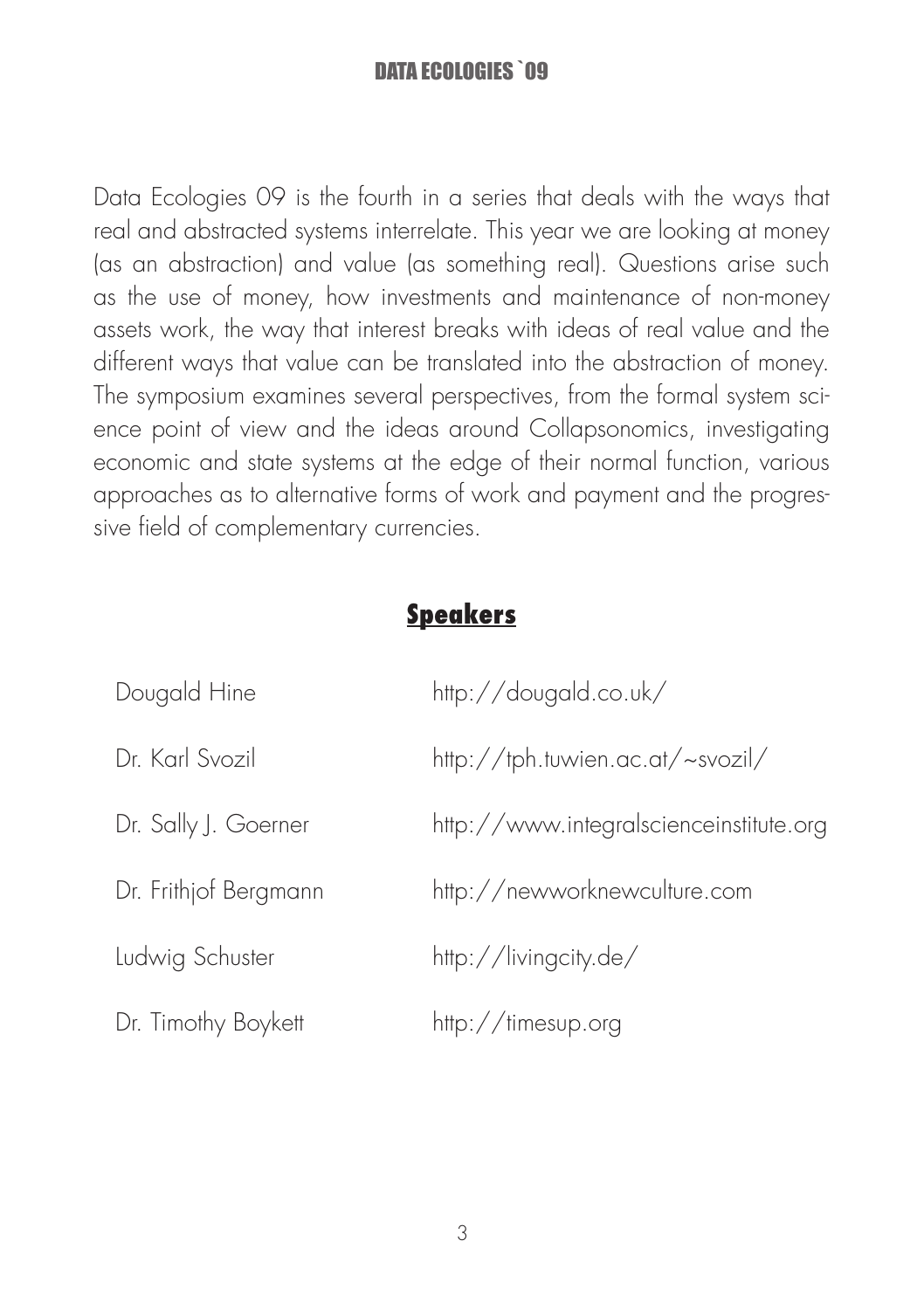#### Introduction

The dominant subject on many if not everyone's lips, eyes and ears is indisputably the current commotion in the free market commonly known as the financial crisis.

Daily newspapers, weekly magazines, radio broadcasts, tv reports and discussions are interspersed with this topic. We are confronted with bursting real estate bubbles and bankrupt national budgets. We are horrified by cynical speculative (mis)deeds and agitated by crashing stock markets. We are informed about collapsing currencies, affected by declining economic growth and are sensing decreasing contracts and volumes of work. We see how states and communities of states tie up bank and economic stimulus packages in incomprehensible amounts while reduced hours and unemployment forcefully spread throughout our lives.

The media is discussing ways out of the crisis and is investigating what led us to this. Opinions are manifold and often contradictory. For some it is a devastating misery with apocalyptic dimensions, where as for others it is a veritable chance for an extensive and necessary change of course within the economy and its spheres of influence.

In certain media and circles the meaningfulness and efficiency of current financial architectures are illuminated surprisingly broad and open. Popular methods for monetary valuations are scrutinized. Economic systems that optimize and maximize profits are examined. Something seems to be moving into gear within the maybe not so glorified but still largely accepted money - capital - assets - value machinery. If there are indeed apprehensible, noticeable and certainly essential consequences entering our everyday life is anyone's guess.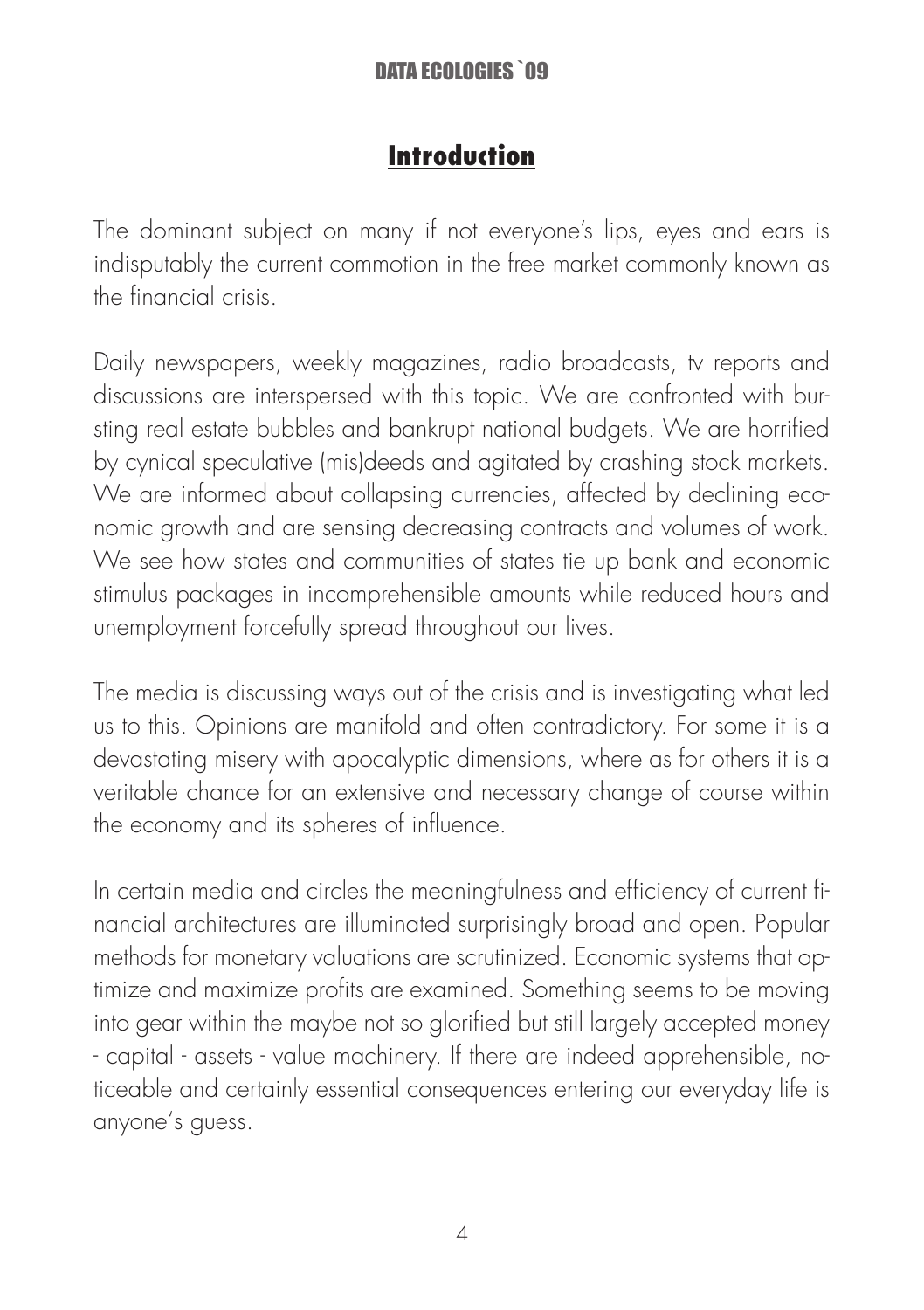It seems to be a fact that concepts, considerations and systems thought out in the background for years are finally surfacing into the media. Visionaries and experts are gladly heard, ideas looked at seriously and selected options of executions initiated.

This year's topic of the "Data Ecologies" symposium will deliver a contribution to the ongoing dispute of money and its modified assignments of value. Money as one of the biggest abstract accomplishments of mankind stands as the central subject of the symposium and will be commented on by various participating experts and practitioners.

On the one hand the subject of discussion will be money as a quite valueless object of utility along with its real, virtual, nominal as well as emotionally constituted value. On the other hand alternative concepts, which adapt, extend and redesign the current money and value system will be outlined.

In the spirit of one of Margrit Kennedy's headlines for an article: "Money rules the world, who rules the money" we would like to examine and see who actually rules it and if we do spot the rulers, how we can defy them?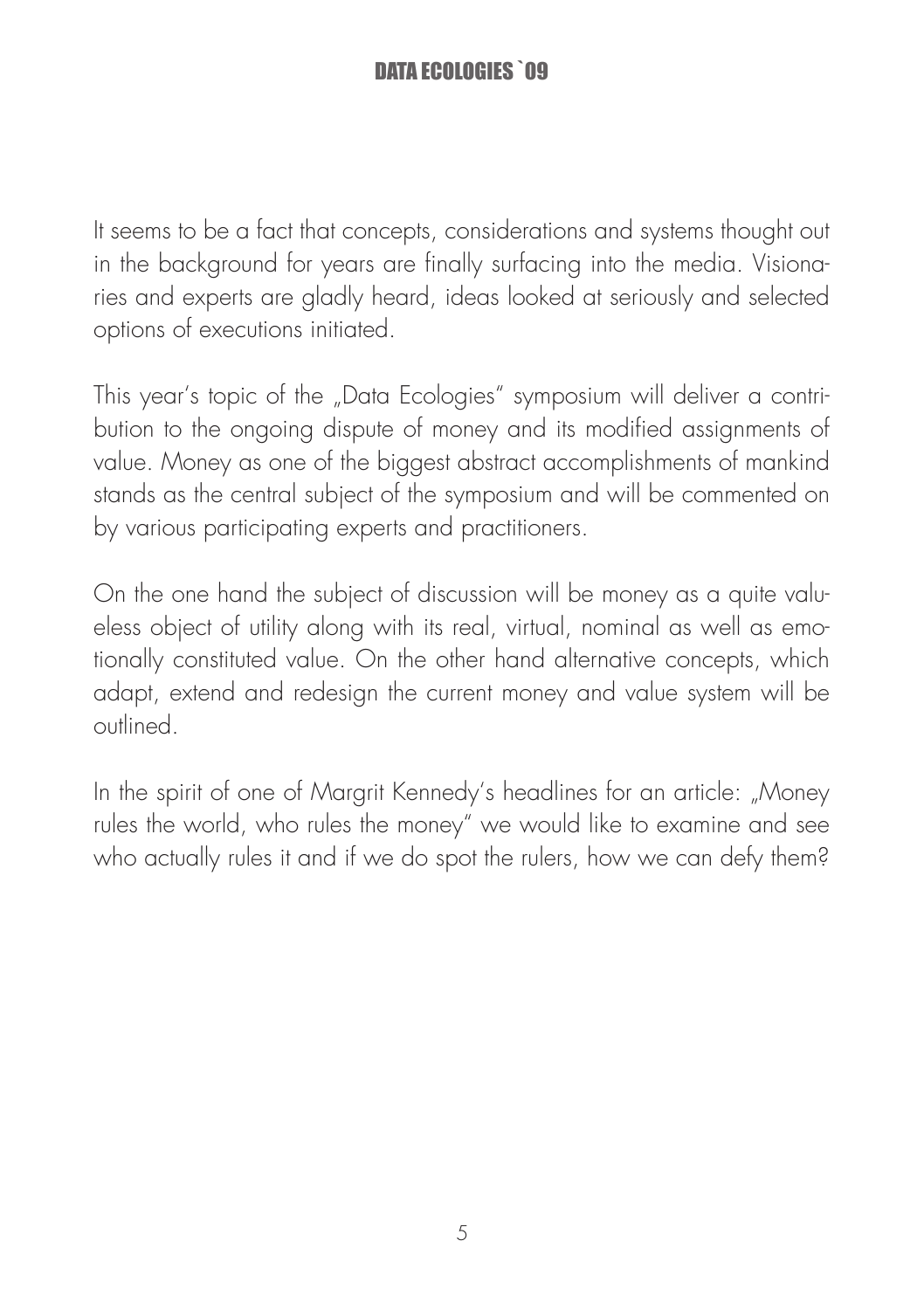#### Times´s Up Vom Wesen und Unwesen des Geldes On Money, Value and their strange Relations

Like many things in the world, the more you look at them, the stranger, more complex and even more complicated they become. Whether it be the building blocks of the universe as we work down from grains of sand to the elementary particles with their quantum strangeness, the contradictions of personality and psychology as we dig into our subconscious minds and reptile brains or the workings of money and exchange. This workshop aims to investigate some of the ideas that are built up around money and value and to hopefully let us see that there are many other ways, often rather different from the familiar ones, of dealing these issues and mechanisms.

This introduction hopes to explain why we have decided to put this symposium into the Data Ecologies series, and then to investigate some of the many connections and contradictions, parallels and tangents that our speakers bring to the meeting, at least in our necessarily limited understanding of how all this fits together.

Let us be clear from the start: we are more than aware that the creation of value, the exchange and investment, work and pleasure, are all highly complicated themes with which we are dealing, if only because of the selfreferential nature of these human endeavours.

These are the tools that make our lives valuable and interesting, that allow us to help family and friends, plan our retirements, travel the world and undertake new and old activities of all sorts. These are also the tools that can lead to environmental degradation, social breakdown, thievery, greed, heartlessness and social isolation. That something as essential and obvious as money is so hard to discuss will come as no surprise to anyone who has attempted to investigate consciousness, intelligence or any of the other things that formulate our experience of the world so completely. As a fish knows next to nothing about water, so do we know so little about the monetary flow which surrounds us so intimately.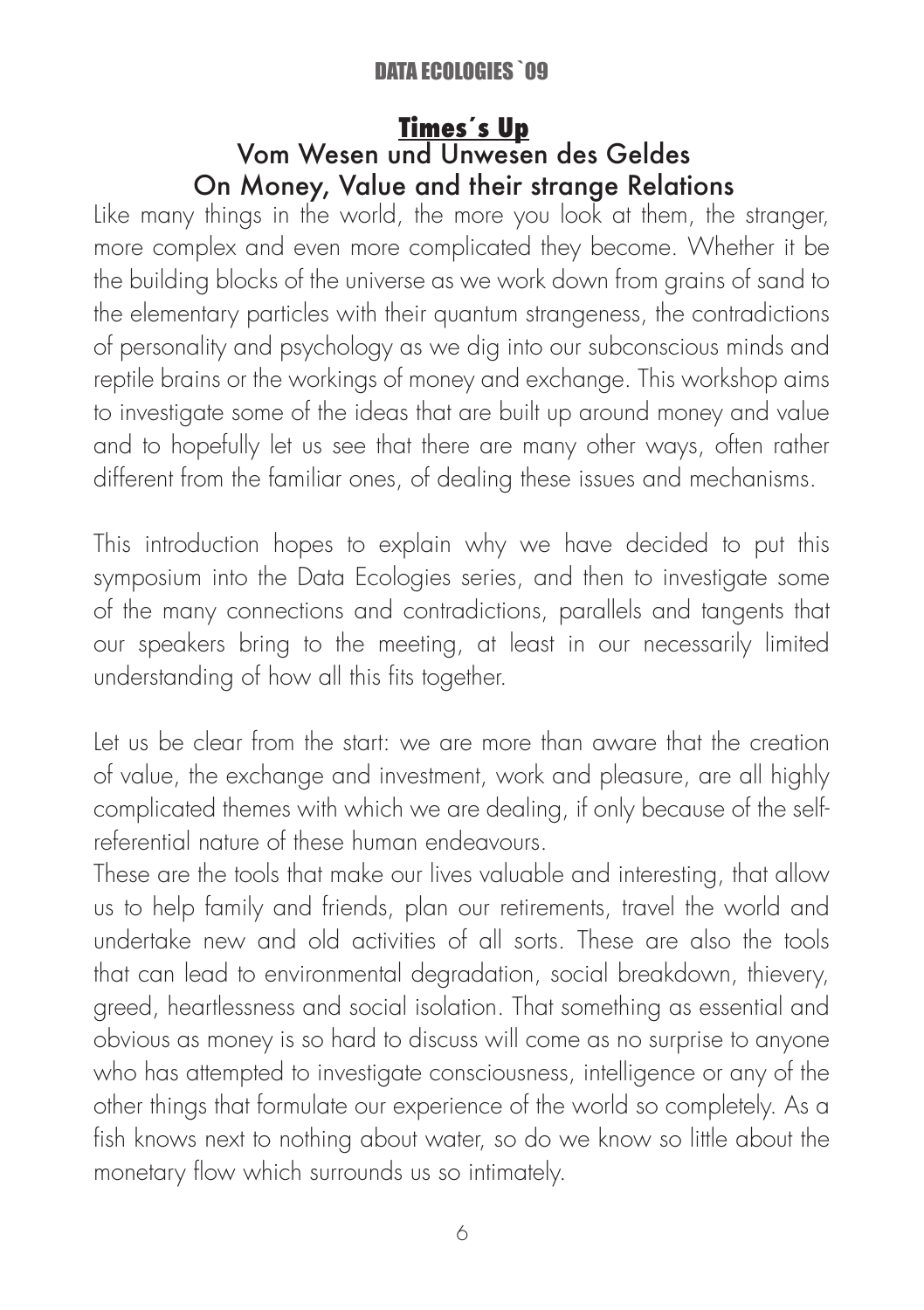We must admit that every time we begin to investigate the network of ideas that this symposium attempts to look at, we recoil in fear. The tower of problems and possibilities, constructions and compromises, scams, schemes and systems wobbles above our heads and is always on the verge of toppling down upon us. However, unable to simply swallow the illusion that all is right with this system (if only we would pay attention to our jobs and places in society, work out how to twist around and make the most of the offered opportunities) we are left with no option but to attempt an investigation of a few parts of the tower and to see how they fit together and how they might be better organised to make a more stable and useful tower.

The Data Ecologies series started in 2003 as a way to spend some time thinking more abstractly about the ideas that connect the physical world with all of its systems and interdependencies and the data world with all of its abstractions and emergent properties. With an initial focus on artificial life, ecologies and the ideas of the universe as a computer, we had a cold but interesting weekend of hands-on investigation and speculation into the realms of whether or not the universe could be, at its most basic level, some kind of computational system. The connections that arose, building bridges between physical systems and data systems, has long been an area of physically applied and practically oriented activity for Time's Up. However this abstracted arena of a small symposium made the investigation more free and open. The next Data Ecologies in 2005 focussed upon the area of digital physics, investigating the way that the physical world, on a deep deep level, acts like some kind of computational device. Emergent physics, the role of perception and the ideas of a proper science of experience as formulated by the philosopher of consciousness David Chalmers as well as good gameplay formed a framework in which two days of intense discussions were possible.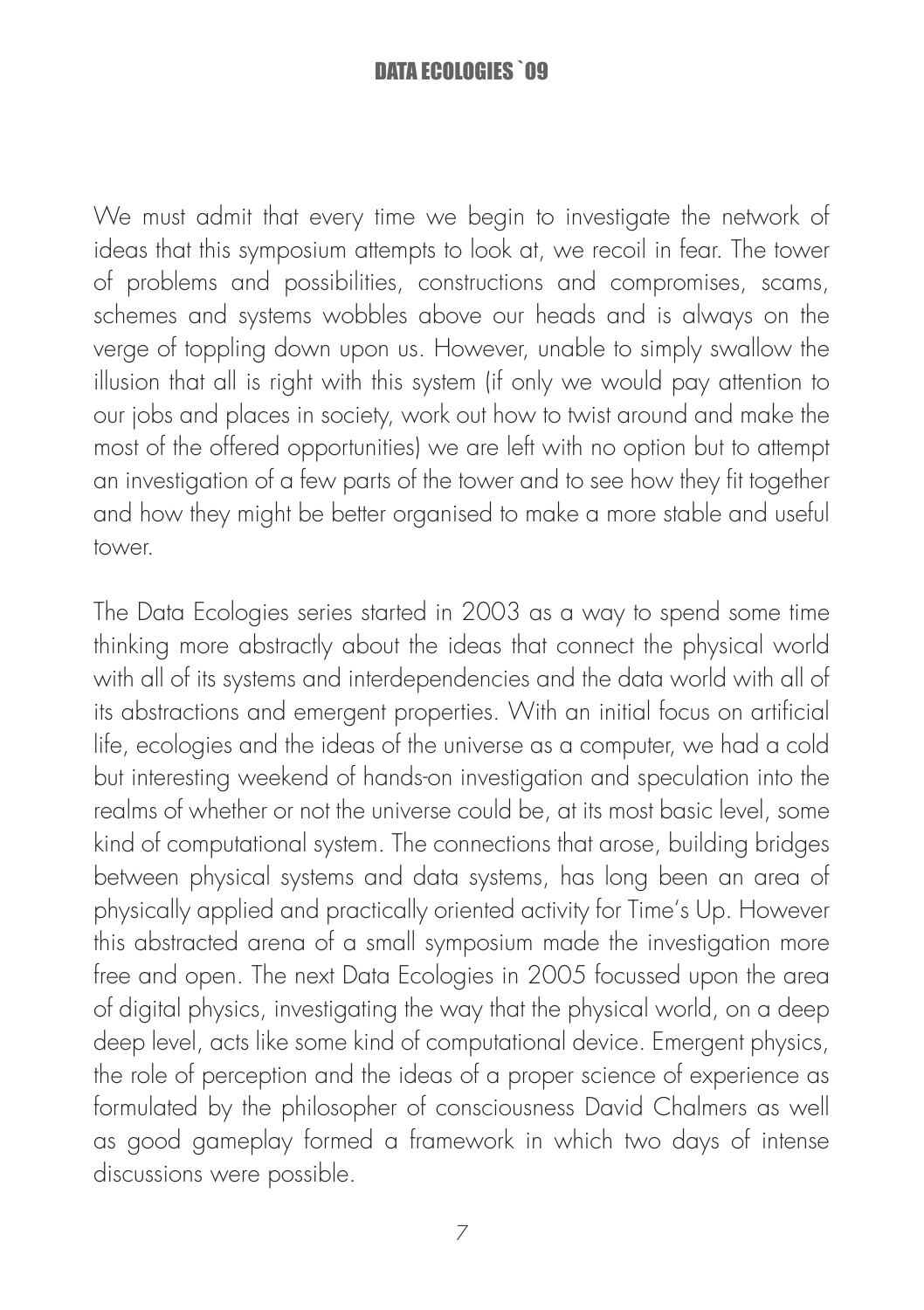In 2007 we investigated a large array of systems for computational aspects and for physics models; the quantum nature of language, physical properties of number systems, ecology inspired perma-culture as an organising principle of human organisations, computational artificial life and meso-scale physics. This mind blowing spectrum of ideas over a hot and sunny midsummer weekend left us all sweaty and full of ideas that began to investigate the ways that emergent complex systems and abstract data systems are similar and connected, that they can be designed, investigated, engineered, perceived and manipulated in various ways and taken into interesting and vital interchanges. The abstractions of a certain type of mathematics allow us to look at language and quantum mechanics in the same light. Permaculture offers not only a way to organise a garden or farm according to ecological principles, but also offers ways to organise more abstract things such as larger or smaller organisations up to whole societies. We see the economy as an ecosystem with its flows of production and exchange and organisations as smaller systems within the larger.

Here the seeds were sown that grew into this year's Data Ecologies. Over the past fifteen years we have seen a plethora of new social and economic models thrown up for investigation, we have seen the New Economy rise and fall, and come to realise that hedge funds are not glass jars of money that Aunt Esmeralda buried under the plants in her garden. In the light of such enterprises as Enron, the idea of corporate raiders who looted undervalued companies in the 1980s has become almost innocent, a romantic image of honest plundering. Enron and similar economic players have turned this most basic and practical part of society, the economy with its places of production and consumption, the exchange of goods and services, into some abstracted data system in which it was possible to turn power stations on and off in order to generate huge flows of funds into corporate bank accounts. Somehow something happened that keeps us all quite baffled and wondering if this is actually a good way to organise our society. Adding to this the financial crisis that we have witnessed recently,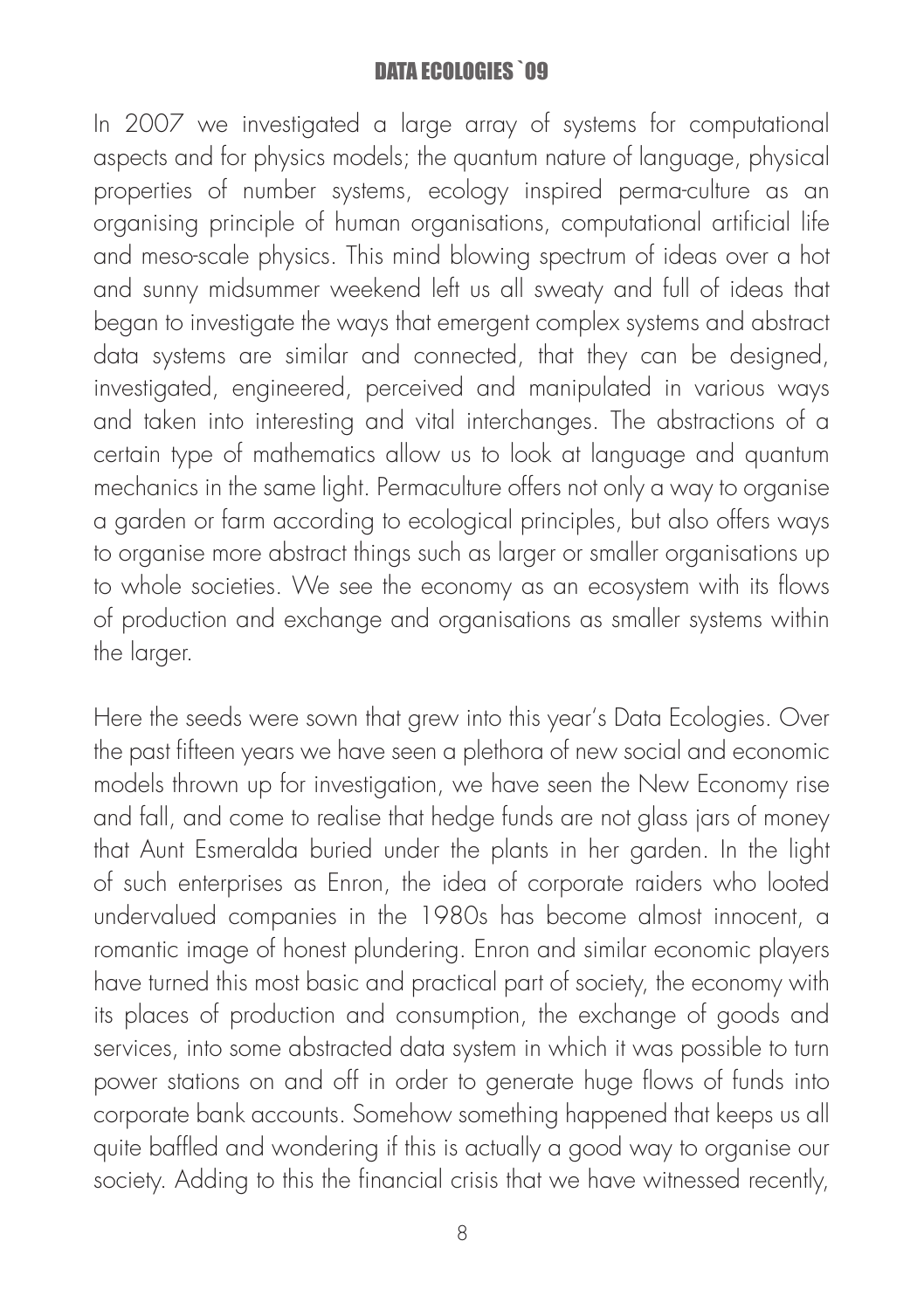these issues seem timely not only to a radical anti-capitalist movement, but also to the general population who can no longer turn a blind eye and trust in the optimised actions of the invisible hand.

For this latest edition of Data Ecologies, we are concerned with the realness of value and its creation with its relation to the abstraction of money. The ecosystem of farmers and inventors, parents and doctors, musicians and mathematicians making, doing, producing and actively changing the world, creating something of value. The data system of abstracted value that we call money and its exchange between all these value creators. The overlaps and compounded links between these fields is the theme of Data Ecologies 09.

As we began to formulate the ideas for this year's Data Ecologies, we were repeatedly confronted by ideas that showed that, contrary to our, and we daresay, popular belief, the way that the world of money works is by no means natural or uniquely defined. A naïve view that money (entirely value-free by itself) is used simply as an exchange mechanism so that we do not need to carry chickens to a doctor's appointment seems to be widespread and wrong. The properties of money and other exchange media are many and varied.

Money has a spectrum of social functions, and these are the interests that Dougald Hine explores. Coming from the background of the School of Everything, his recent work in the field of Collapsonomics has led him to look at the ways that various social structures, e.g. money, are used in our society and investigate what happens to these structures as the social systems are pushed towards collapse. Money has, according to him, a variety of functions and properties, ranging from the simplicity of sustenance through the practicalities of security to luxurious and superfluous functions, all of which are vital for a dynamic human culture.

Frithjof Bergmann's, s main focus, based upon his developments with the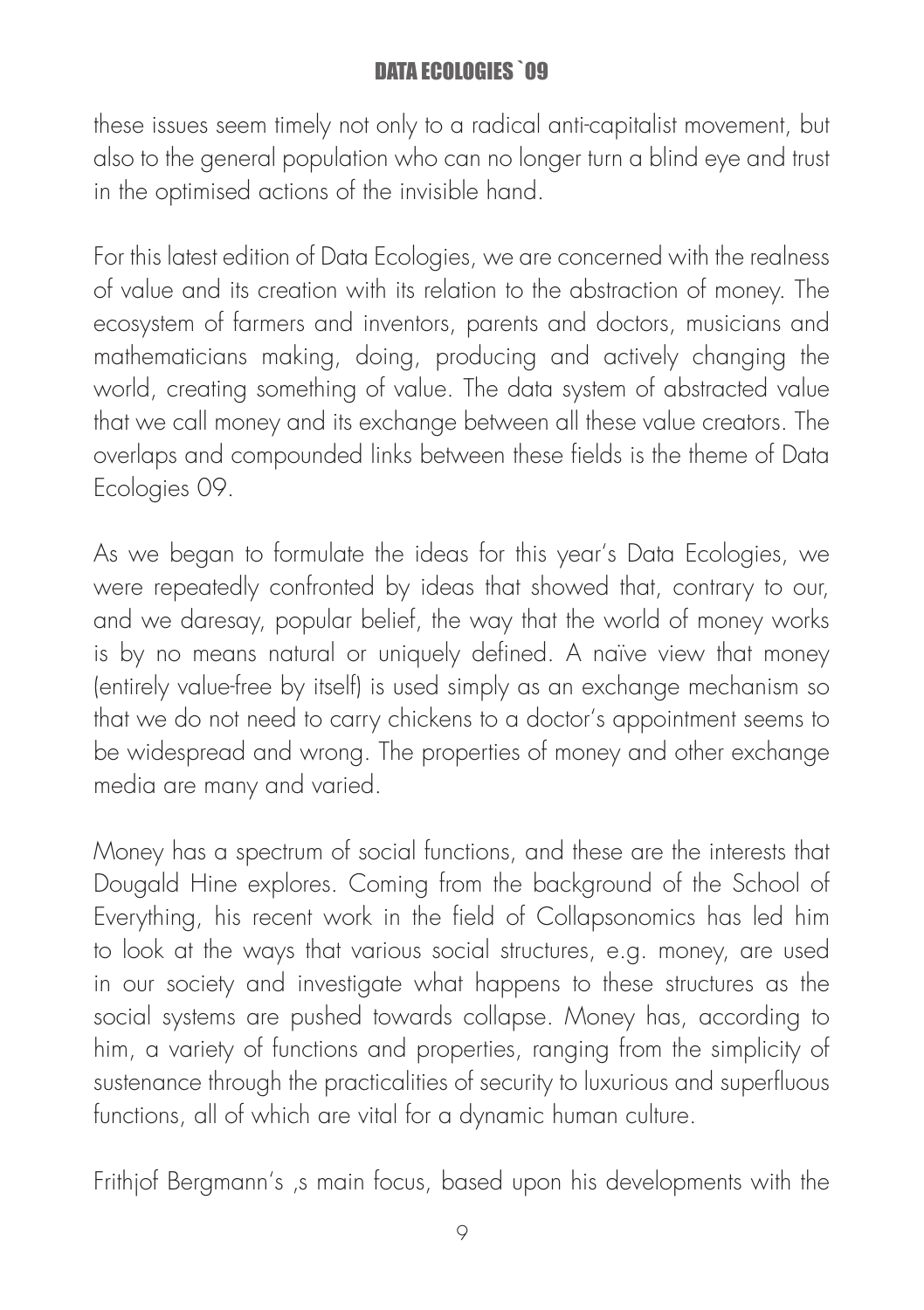retrenched steel workers in the factories of Detroit and Flint, is upon the most central of values for a person; what they do. One of his central interests is the 80 % of the human population who are not served by the current economic and monetary systems, which acts most effectively as a money pump system from the peripheries into the financial centres. It has become apparent that the economic system that rules the west is destroying peripheral cultures, economies and communities by devaluing the work that they do, their local production. He claims that our actions, our work (in the widest sense) is the essential part of what you do and who you are. "Sex must be very good to be as good as good work" is one of the provocative slogans that he lays before us and, as anyone who has witnessed how difficult it is to drag someone away from something that they are immersed within, whether work or writing or a computer game, it is not easy to reject as a thesis. Bergmann's developments has led to his concept of "New Work, New Culture" which has been implemented in a plethora of projects around the world, developed and developing. One should correctly also use the term "New Economy" here but this was unfortunately hijacked in the late 1990s to describe the immaterial economy of brands that emerged from the dotcom boom. An outline of Bergmann's technique is to work around the idea of a job, to restructure our employment-based economy to accommodate the breakdown of wage labour and to allow and even encourage a fair, dynamic and living lifestyle with High Tech Self Production and other techniques. This spectrum between the collapsing social structures and the suggested solution of New Work is a wide field and will give us a very strong basis upon which the economies and ecologies of production and social structure are distributed.

On the other side of the equation we have the abstraction of money. Karl Svozil, working from his interest in complex systems and his work in theoretical physics looks at the creation of money and how this fits together with the creation of wealth. The contradiction between the creation of wealth through the expenditure of effort and the creation of Fiat Money ("Let there be money!") by banks is a strange and unusual system. It might even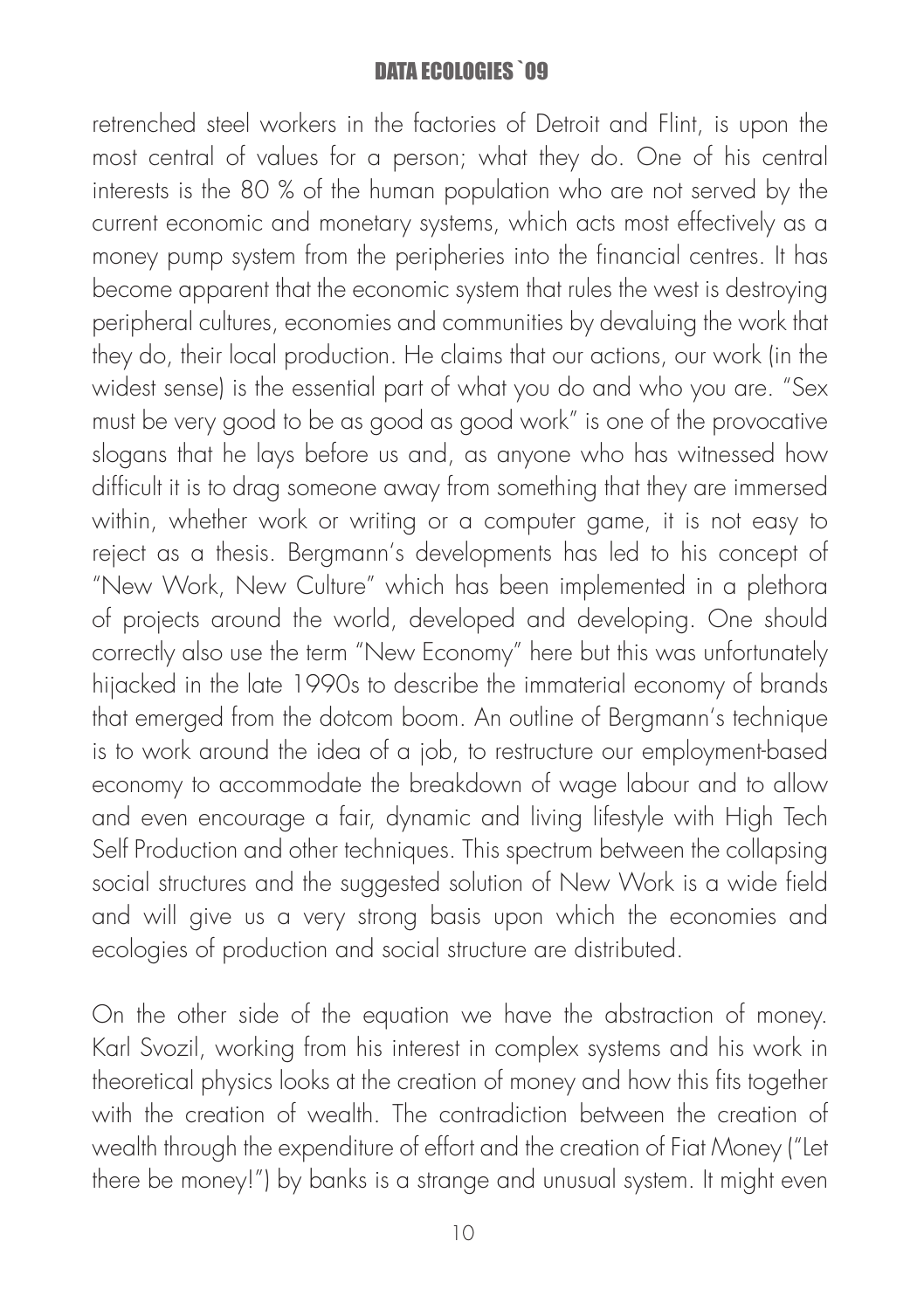be an unfair system; as Henry Ford said, "It is well enough that people of the nation do not understand our banking and monetary system, for if they did, I believe there would be a revolution before tomorrow morning."

Sally Jane Goerner with her interest in complex systems investigates ecosystems and ecological stability and how these ideas apply in social and economic systems. Her work with Bernhard Lietaer, Robert Ulanowicz and others has looked at the spectrum between robust, hard systems and highly efficient systems and they have found that there is an optimal area of sustainability with enough resilience and efficiency to be able to react to various external effects, most interestingly shocks that will break less flexible or less efficient systems. Applying these ideas to the recent developments in our economic system, with its high levels of efficiency where massive profits are possible, is, as we have seen by the domino effect between the various economic players resulting from the recent home market collapse in the USA, urgent and necessary. She localises many positive and negative possibilities for further development.

Such developments might not be global solutions, rather a lot of the suggestions from Goerner as well as from Bergmann and others demand local solutions developed with one eye on the global situation and the network effects that human economies have with one another. Ludwig Schuster's work with the Living City fits in strongly here and has led to considerable interest in the possibilities and effects of local complementary currencies; time dollars, carbon credits, regional automatically devaluing "full" money and many other systems. These complementary currencies, some active such as the Swiss WIR and the Brazilian Palmas, others such at the Wörgl currency (Wörgler Arbeitswertscheine) implemented in 1932/33 and shut down forcefully by the central bank in the light of their success, offer several ways out of large scale crises, support of local trade and development as well as allowing an exchange of things that we do not wish to monetize. We see the necessity of such tools in the experiments that Dan Areily has undertaken where people treat money and objects of equal value differently (in violation of the principle of "homo economicus"),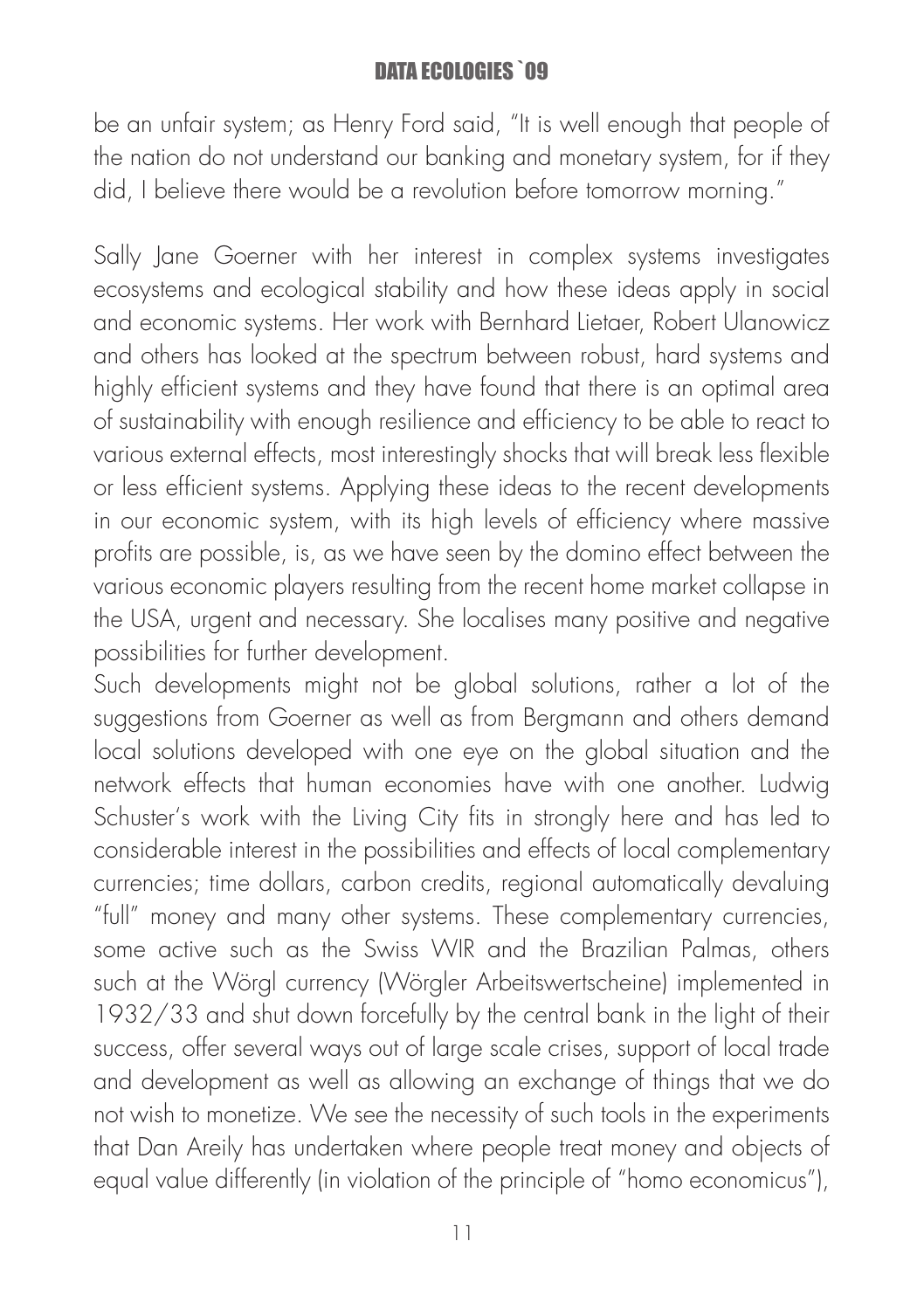or Lietaer's anecdote about the introduction of money to the Kung people of Namibia and the social destruction it brought to them within a decade. Schuster and other complementary currency proponents such as Margrit Kennedy point out that the positive effects of multiple currencies lead to an ecosystem of complementary effects that increase stability and give society better and more appropriate tools for economic sustainability.

There are many concepts that we feel belong in this symposium that were, for various reasons, not able to be included. Perhaps the most radical is the idea of a basic income, that every citizen receives a fixed income, touted by many from free market fundamentalists to bleeding heart Catholic activists. Such a system could radically change the balance of monetary power. Without the threat of unemployment forcing wages down, workers are open to follow up on the work that the want to do without having to be forced into certain jobs. Unattractive jobs would become naturally well paid, employment would be by choice and not necessity, escape from workplace problems would become less difficult. If this basic income were to be paid in an alternative currency, such as a share of the national carbon emissions, then we reach a stage of parallel intermeshed currencies that could significantly impact upon the economic and climate status quo.

Another area of interest is ethical investing, ways in which we can deal with investment money in an intelligent and ethical manner. Whether green investing, the avoidance of certain industries or whole techniques of investing, the area looks at the capacity of an investment system to accommodate the desires and imperatives of an investor outside the simple realm of return on capital. One surprising example is the field of Islamic banking, where the formerly widespread ban on "usury," the charging and paying of interest, is upheld. Some of the techniques developed by Islamic bankers to deal with this restriction without falling into a zero returns situation lead to a form of co-investing, Sukuk, where the investor and the investee share their interest in a business. Rather than a given fixed interest rate which must be paid at all costs, the investor removes this abstraction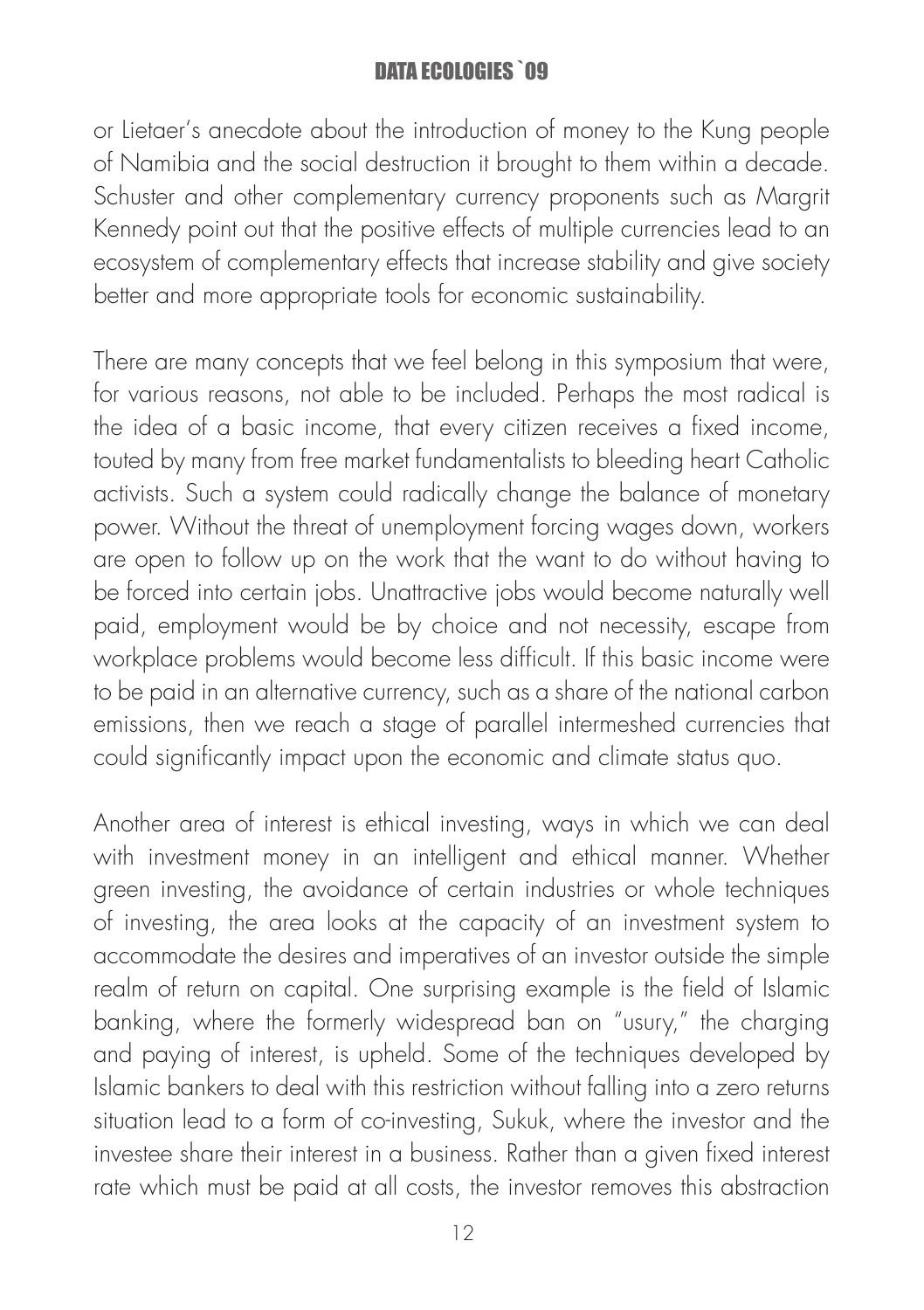and actually investigates and co-owns the business and shares in profits fairly. As a result, Islamic banks have weathered the recent financial storms quite well. Many examples of ethical investing exist, essentially looking past the abstraction of percentage return and looking into more complex but useful evaluations such as the triple bottom line to reflect social and environmental effects as well as economic effects of business operation. The ways in which some complementary currencies, in particular full money, work against interest and inflation meshes interestingly with this interest free investment concept, as does the impossibility of inflation or interest on time money.

Our attempts to diagram the connections between these areas leads to a large piece of paper covered in notes and arcs joining one area to another in a dense mesh. Attempting to gain an overview is possibly as difficult as any other attempt to understand the way the world works, made even more difficult by the fact that as soon as we begin to understand the way that the economic world can work, these self-aware humans carry on and change what they are doing in that self-reflexive fashion and make the whole science a greased piglet scared of being caught.

Economics might be the "dismal science," but that is no excuse for letting those currently abusing the monetary system continue to get away with it, or to carry on abusing ourselves by insisting that this system is anything but the creation of our society. As such it can, and perhaps should or even must, be re-engineered so as to better serve the ecosystem that is our real economy with real people enjoying real lives.

We are looking forward to an exciting symposium, bringing together some highly interesting and even radical thinkers and practitioners for what we hope will be the beginning of an ongoing development towards a better understanding of and implementation of how the world could and should be.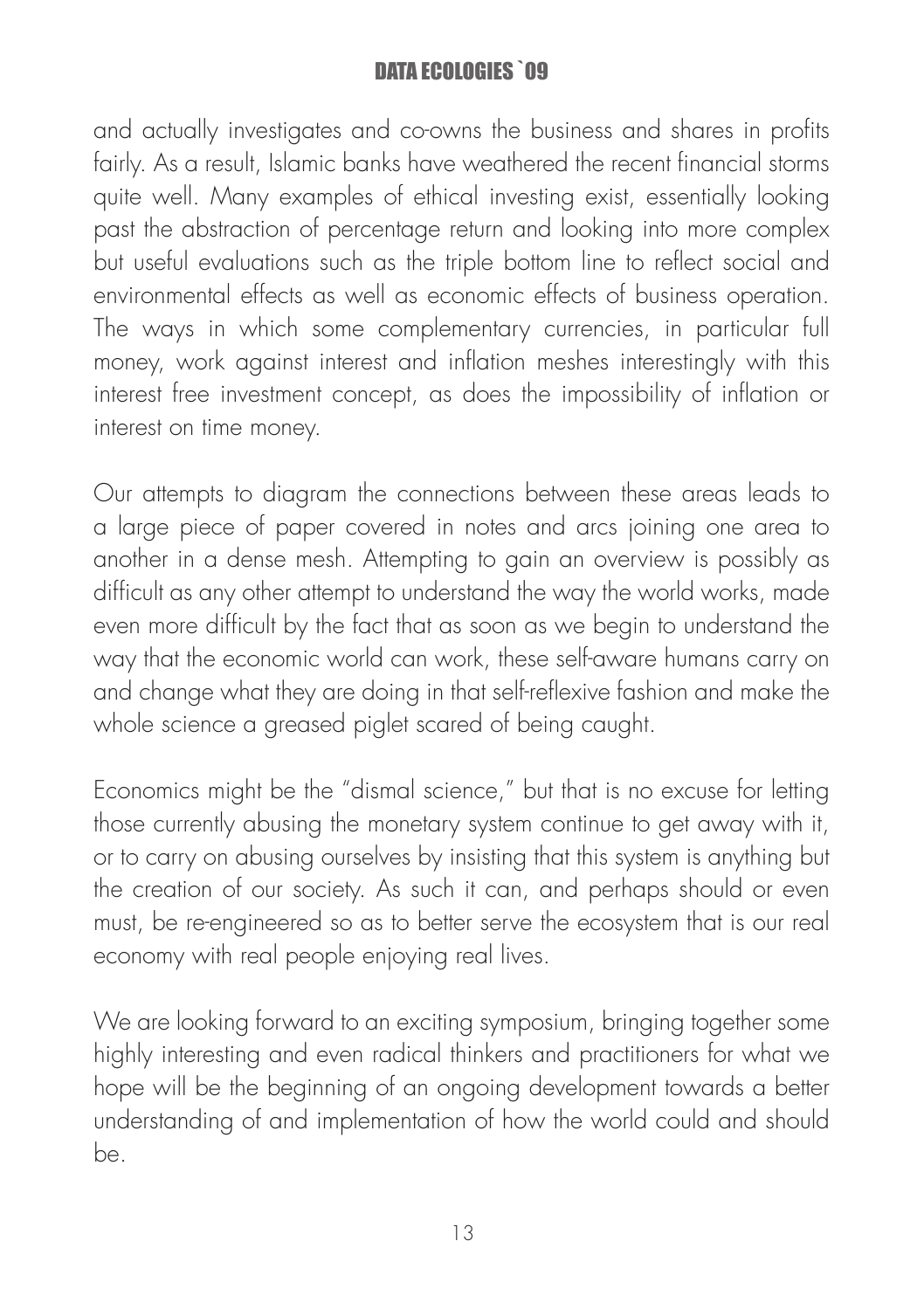"A business that makes nothing but money is a poor business." - Henry Ford

"5:..the present forms of greed lose out in the end because they turn out to be not greedy enough."" 19: Ultimately wealth is nothing but society itself."<br>- For Ourselves, in "The Right to be Greedy: These on the Practical Necessity of demanding Everthing" 1974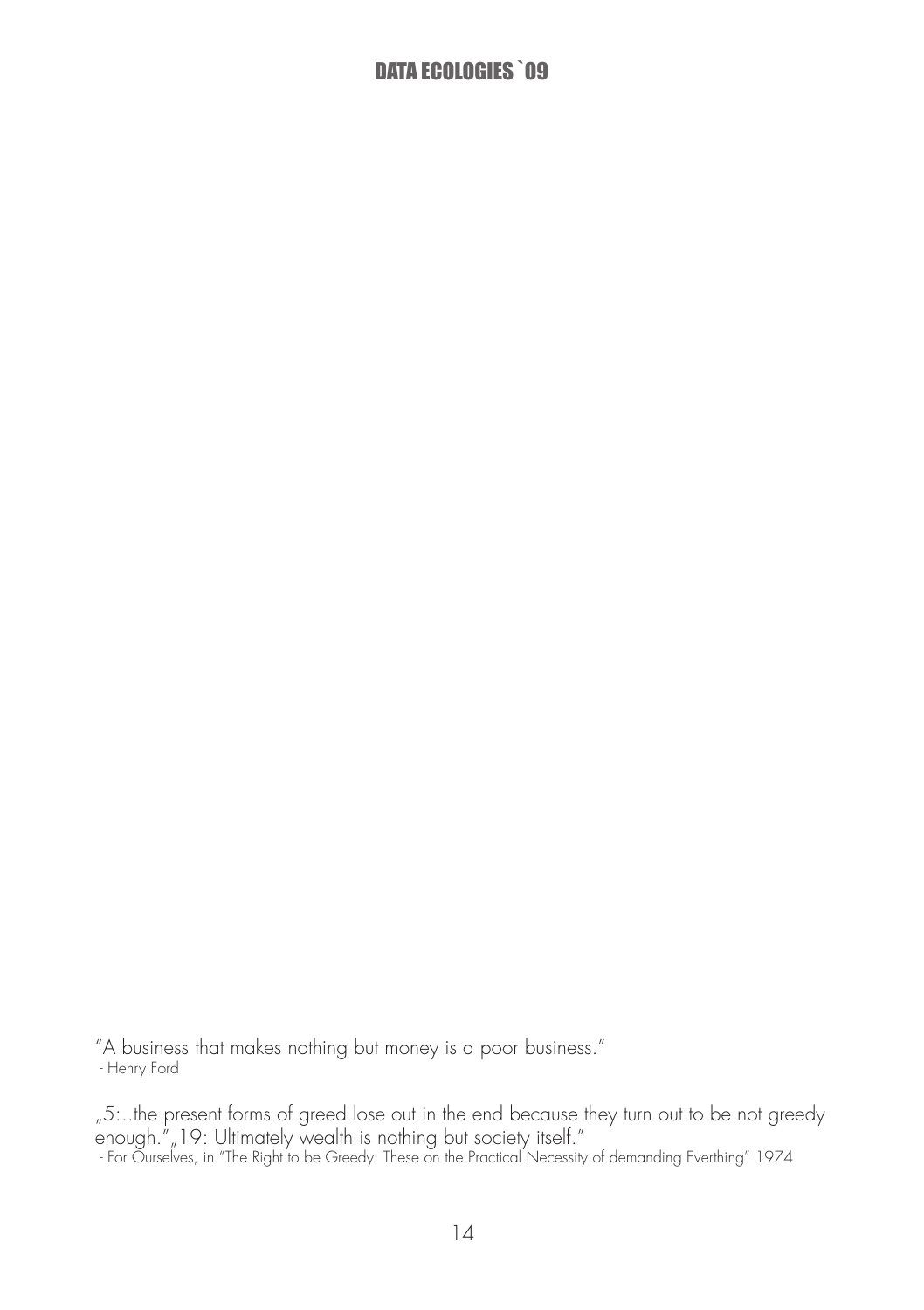#### Program

#### Saturday 31st October

- **11:00** Welcome and Introduction
- 11:30 Dougald Hine
- 12:10 Lunch
- 13:20 Dr. Karl Svozil
- 14:00 Dr. Sally J. Goerner

#### 14:40 Break

- 15:10 Dr. Frithjof Bergmann
- 15:50 Ludwig Schuster
- 16:30 Wrap Up & Discussion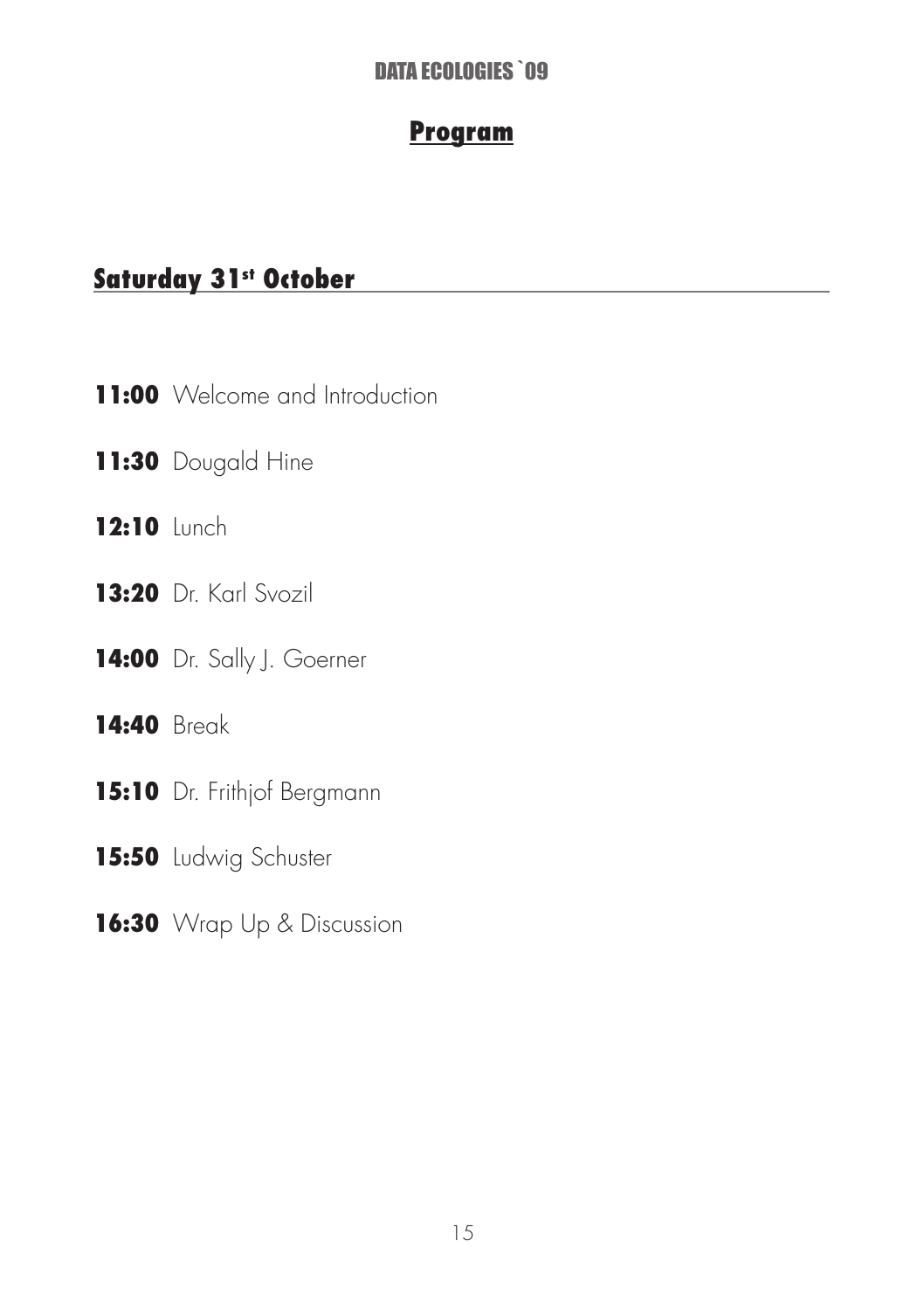#### DATA ECOLOGIES `09 Dougald Hine Ways of Spending

 "If we are indeed teetering on the edge of a massive change in how we live, in how human society itself is constructed, and in how we relate to the rest of the world, then we were led to this point by the stories we have told ourselves..." ('Uncivilisation: The Dark Mountain Manifesto')

The presentation of data is a form of storytelling – and, for as long as newspapers have been printing them, economic statistics have told a story of occasionally-interrupted growth, of people tending – in the long run – to become "better off". Can that story continue? How well does it reflect the realities of our experience, anyway? And which other stories go untold in the usual presentations of economic data?

These questions have run through much of my work this year: in the Institute for Collapsonomics, the Dark Mountain Project, The Long Doom?' and other collaborations. At Data Ecologies 09, I want to share some work in progress, exploring ways of thinking about money, how we use it and the effects it has on us, as individuals and together.

In conversations over the last few months, I have been playing with a simple model of the personal and social functions of money:

- subsistence: money used as a means to stay alive
- security: money used as a means to predict and control one's future
- luxury: money used as a means to bring "unnecessary joy" into the world
- status: money used as a means to define our relative worth
- accumulation: money used as a means to define our absolute worth

As individuals, the extent to which we rely on money for each of these varies – from person to person, and over the course of our lives. At the same time, our ability to choose different combinations tends to be constrained by the times and places in which we find ourselves.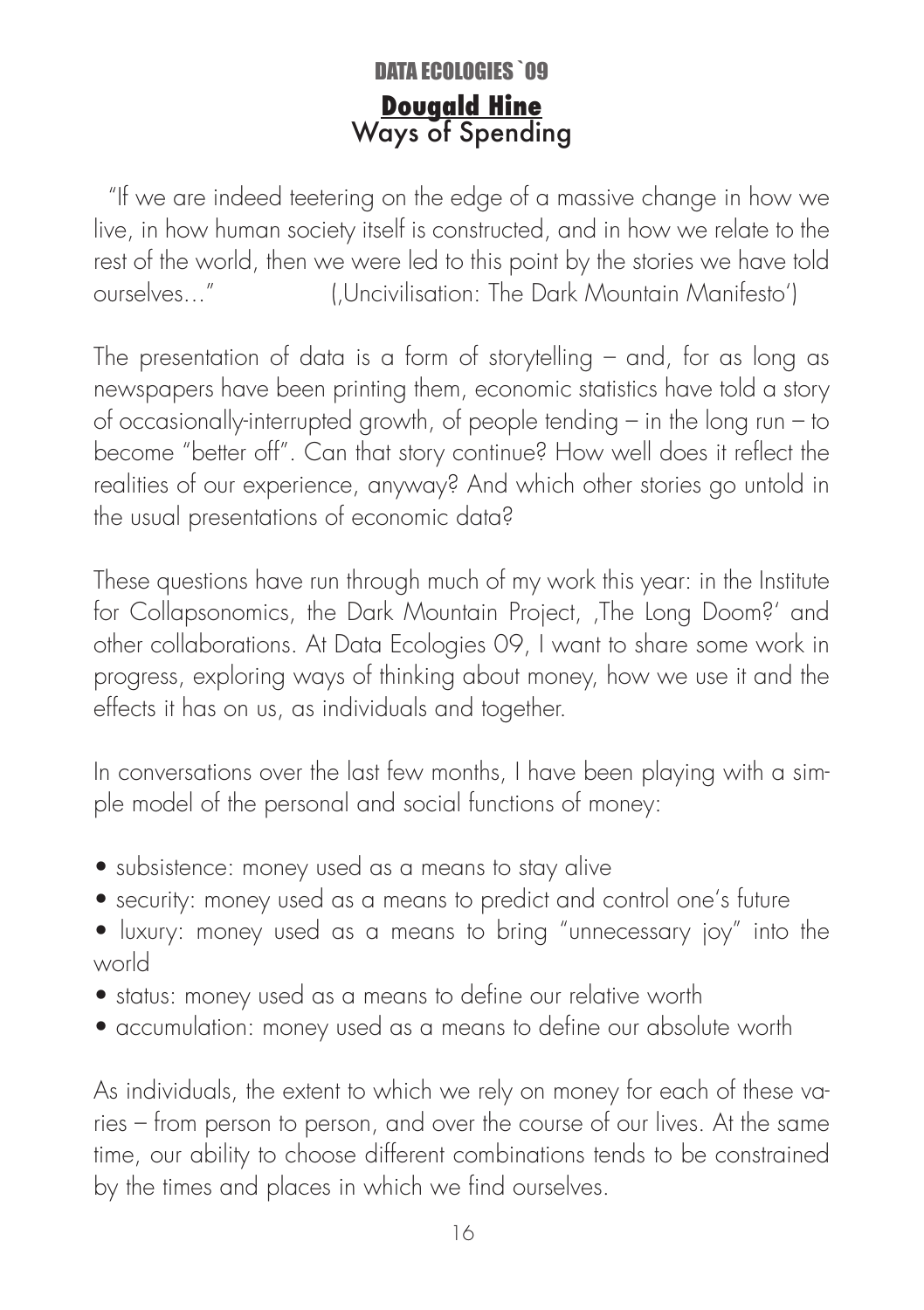For example, in rich countries, it tends to be difficult to meet one's subsistence needs without relying on money. In fact, we might tell the story of the industrial age as beginning with a trade-off, in which massively increased material production was gained at the cost of dependence on money for survival. We might then ask whether that trade-off can be renegotiated in our own time – a question explored by my IfC colleague, Vinay Gupta, in his speculative fiction, The Unplugged'.

The purpose of this five-fold model is to start conversations about the different social and psychological effects, histories and possible futures which surround each of these uses of money. In reflecting on this, I want to draw on Ivan Illich's writings on the principle of counterproductivity and the vernacular economy, Karl Polanyi's concept of , disembedding' and Anthony McCann's work on the dynamics of enclosure.

I will try to connect this theoretical material to the discussions provoked by 'Uncivilisation: The Dark Mountain Manifesto' – and by "collapsitrian" writers such as Dmitry Orlov, John Michael Greer and Ran Prieur. I will also look at practical examples of projects which rely on unconventional relationships to money, including the Pick Me Up email-zine, the Freeconomy Community and the current "slack space" movement in the UK.

If economic charts are a form of storytelling, storytelling is also a form of mapmaking. Stories are, among other things, navigational tools by which we make our way in the world. Maps are ambiguous: they are closely bound up with the colonial carving up of the world, itself linked to the history of econometrics; yet there is also an attractive modesty to the epistemological attitude implicit in cartography. As a practical tool for crossing a particular territory, a map makes certain claims about its relationship to reality, but it does not do so to the exclusion of those of other, different maps.

By telling new stories about the ways we use and think about money – and the ways it can affect us – perhaps we can enlarge the map of possibilities for our relationship to"value", and thus our ability to navigate the times ahead.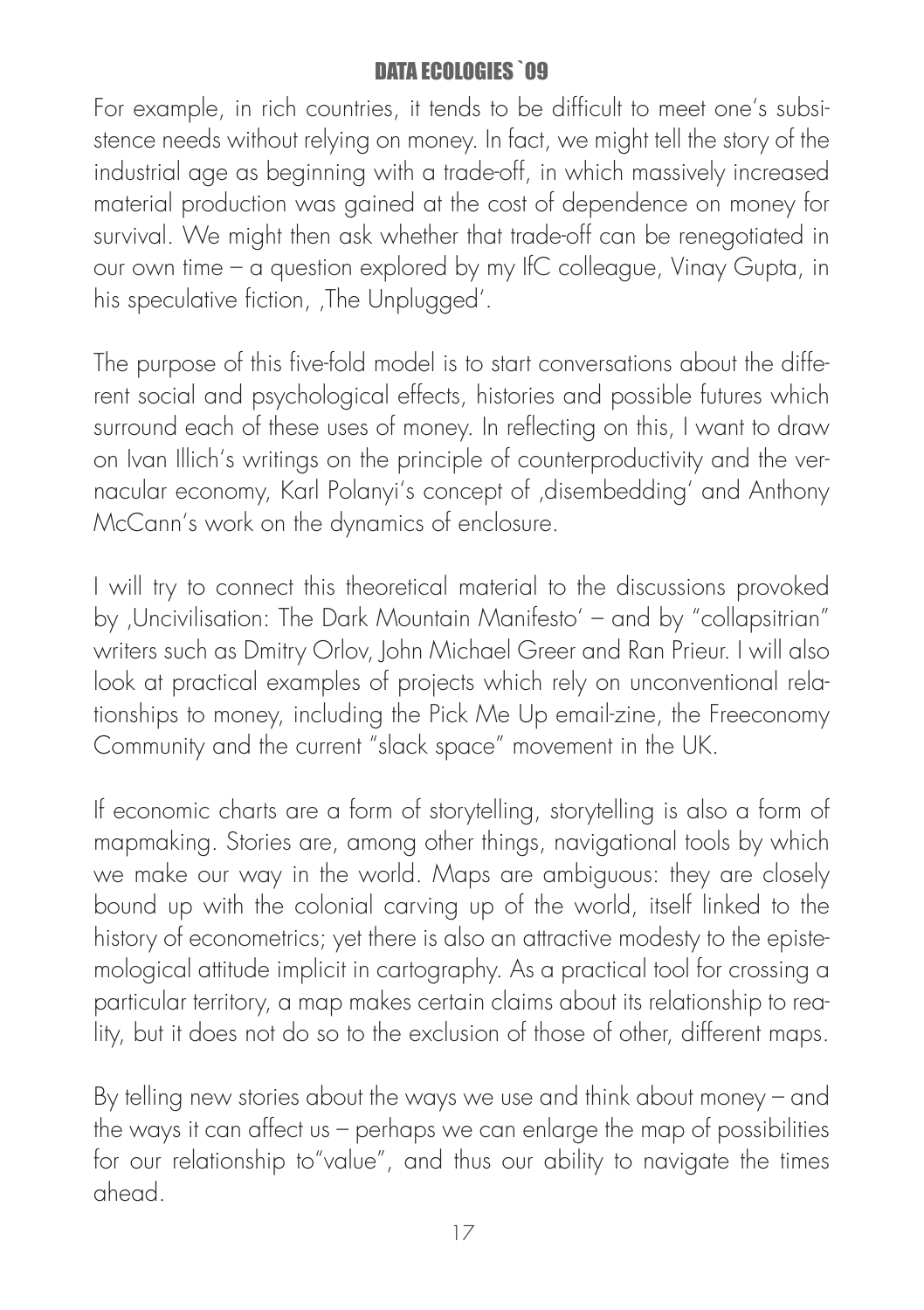#### Dr. Karl Svozil On money allocation, with emphasis on creation, annihilation and appropriation

The creation of money as well as its appropriation in various setups is discussed. We identify private banks as the main source of money through monetization. Thereby, banks absorb (debt related to) assets of value and in return issue fiat money in the form of quantity information as units of money in giro accounts. The asset value is inevitably determined by subjective beliefs and fantasies loosely bound by market constraints, which may sometimes be certified by rating agencies. One may imagine such a monetary system as being "suspended in free thought;" its continuity, floating and benign evolution being guaranteed by common faith.

Any such system is vulnerable to crises and business cycles. For instance, as asset values are subject to disinformation, fraudulent manipulation or hype in anticipation of future profits or losses, there may be positive and negative feedbacks resulting in price settlements pushing certain equity segments far beyond a stable equilibrium with respect to the rest of the markets. Also, the interest levied by banks in return for money created via monetizing debt systematically reallocates resources towards the financial institutions, and away from industrial and manual production, farming and labor.

Unfortunately, the alternatives appear to be even more troublesome than the present state of affairs. Any system based on interest-free fiat money creation, in order to avoid hyperinflation through excessive borrowing of "free" debt, has either to rely on unjustifiable privileges or chance. And any system based on commodity money such as the gold or silver standard instead of fiat money creation is heavily depending on the quantity of commodities, and also incapable of waging or defending against war through the effective monetization of future loot or loss.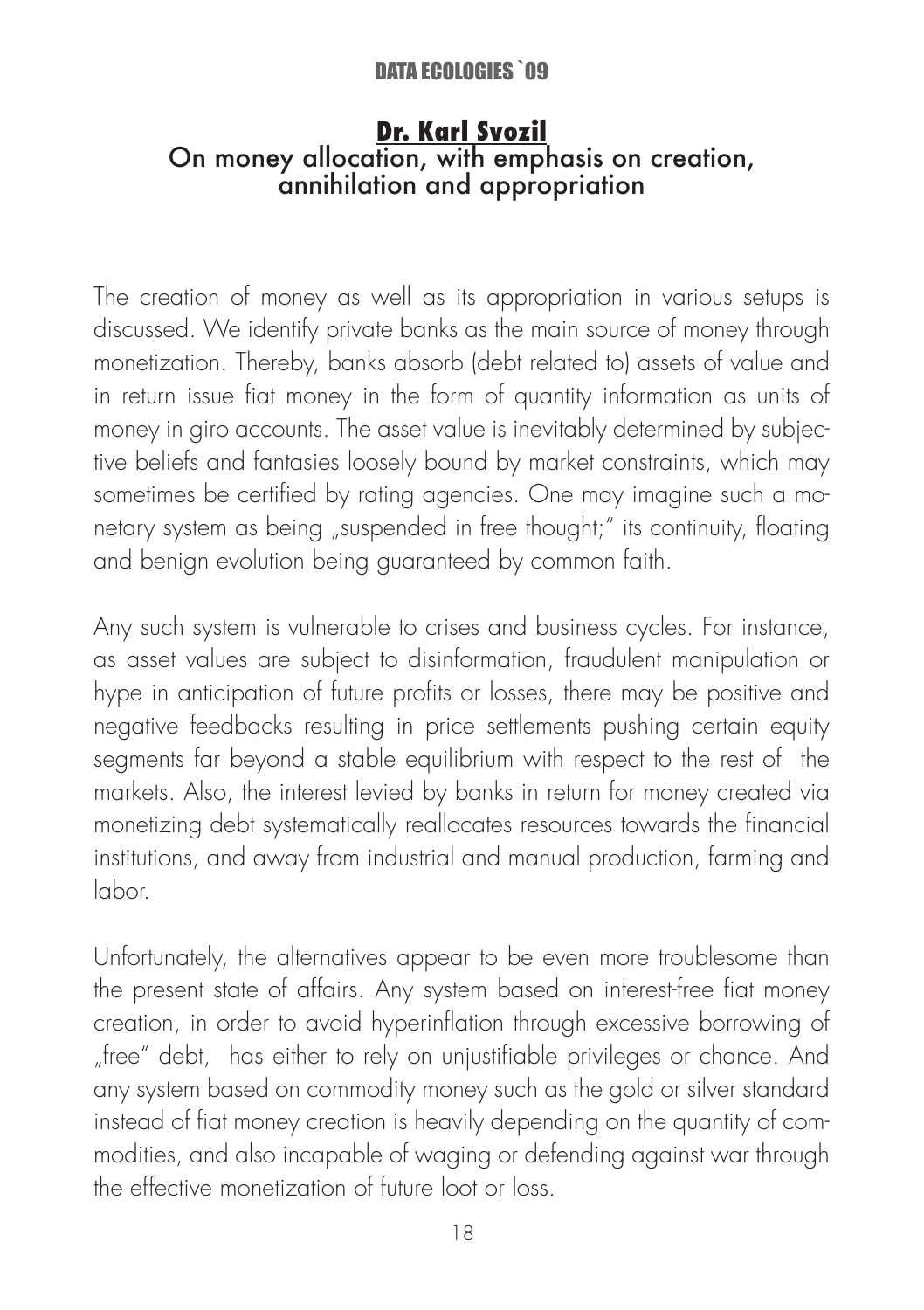#### Dr. Sally J. Goerner The Physics of Justice:

#### Beyound Dismal Science to a More Accurate and Hopeful Vision of the Values and Monetary Design We Need to Achieve Durable Prosperity for All

It doesn't take a rocket scientist to see that the dominant economic orthodoxy of the last 30 years (Thatcher/Reagan/Chicago School libertarianism), has failed along with the global economy. Hopefully its disastrous value system and monetary design will soon go too. It does, however, take the new integral stage of science to see why our most cherished values justice, community, diversity, balance and learning - combined with a more effective monetary design can allow us to achieve the durable prosperity and societal resilience that the old model promised but never delivered.

The contrast in vision is clear. Today's economics is the dismal science because the value system it promotes - every man for himself; greed is good, amorality is good, monetary success indicates superiority and legitimizes license - is both hideous and dysfunctional. The debt-based, interestbearing, unchecked monetary system that went with it fueled the rush to ruin with huge pressures for short term, cutthroat, profit-maximizing returns for owners regardless of the damage done to the rest of the economy or world. Few people would have embraced this value system, but it cleverly cloaked itself in the original, common-man, freedom from oppression, fair enterprise, Enlightenment value system that actually does aid prosperity.

Based on new understandings of how nature creates durably vibrant growth and development, the physics of justice supports a new synthesis that retains the main touchstones of traditional free-enterprise theory, such as the importance of diversity and freedom, while neatly integrating social justice concerns, outsourcing unease, and the well-documented dangers of excess concentration into a more balanced unity. Balance is the key. Here, for example, efficiency, GDP growth and other mainstays of current thought remain valid concerns, but excessive, single-minded pursuit of them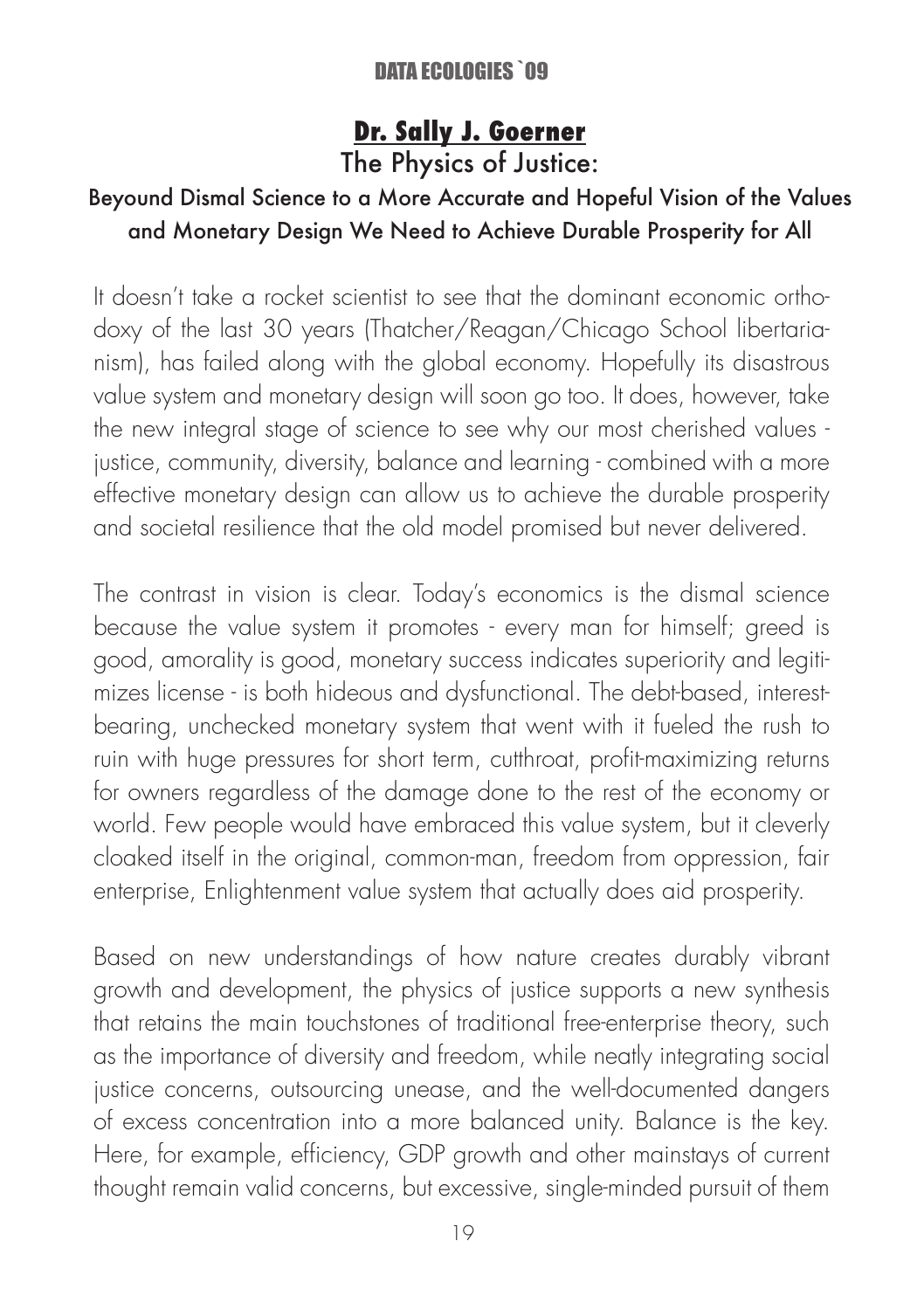is tempered by the realization that they are neither always good, nor a sure route to economic health.

Here too, economic health requires a value system and monetary design that also supports the natural laws of vitality, including:

• Exchange networks that exhibit the same balance of hardy weave, diverse alternatives, and efficient throughput performance that produces long term vitality in all flow-systems.

• Small is beautiful, diversity is desirable, and community is crucial because long-term health requires a particular balance of big and small, streamlined and intricate, flexible and structured, resilient and efficient. Too much or too little of any of these elements leads to stagnation or brittleness and potential collapse.

• Growth is only good when it rests on a well-woven real-economy network

• Anti-trust laws and other restraints on concentration are necessary because excess size and pull can be deadly to the economic whole upon which we all depend.

• Justice and fairness are crucial to effective cross-level circulation and nourishment

The narrative that emerges focuses our common concerns about jobs, education, healthcare and prosperity on a new understanding of why "it is not how big you grow, but how you grow big" that matters. It also arms us with quantitative measures that allow us to assess our state of health more precisely than currently dreamed possible.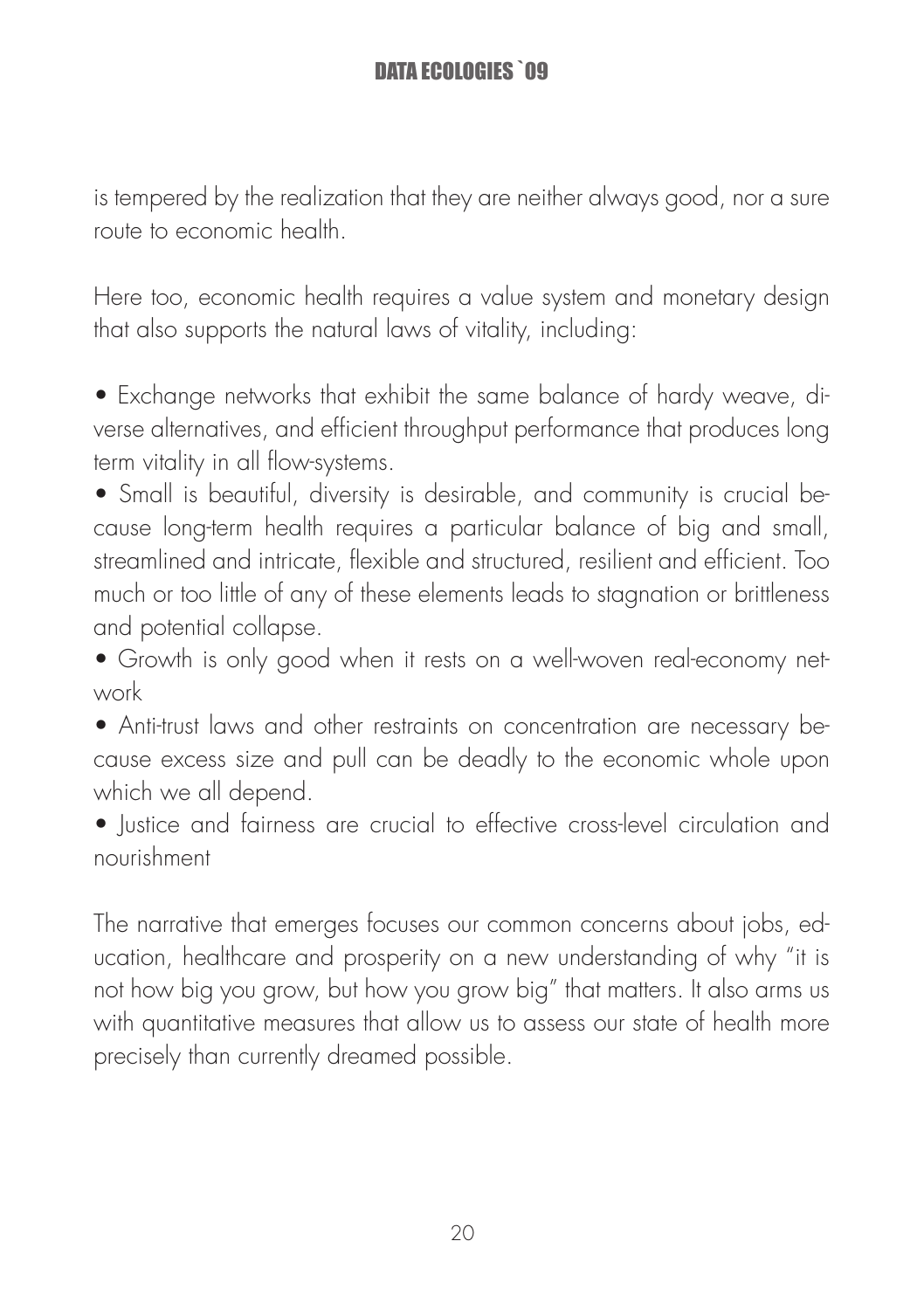#### Dr. Frithjof Bergmann Center for New Work: Detroit

The Detroit Center for New Work will synthesize three integrated components to form the foundation of a comprehensive, sustainable urban village that will serve as a catalyst for innovation-based entrepreneurialism, community-providing base economy, and an attractive cultural life. Organized around a community center, advanced technologies are utilized to create a platform for new businesses, knowledge and resources for economic independence through community self-reliance, and awakening of what individuals authentically want to pursue to develop and express serious desires, interests, and talents. The Center for New Work offers pathways for economic, community, and individual development by employing advanced technologies in a community organization that self-provides the lion's share of life's needs while creating entrepreneurial businesses for economic growth and offering opportunities to develop individual talents, interests, and desires for self-affirmation and cultural enhancement.

Community Providing Base Economy. In addition to manufacturing single units and small runs of speciality products for niche markets as a business activity using the technologies of 3-D printers / Fabricators, the technologies within the Center for New Work also support an dramatic base economy for the community making it possible to increase economic independence and selfreliance by enabling the community to make for its members much of what is needed for a modern rewarding life. This community providing base economy is organized through the Center which applies technological solutions to the problems and costs associated with modern life. This extends not only to the manufacture of needed consumer products, but also to urban gardening, fish farms, greenhouse operations, animal husbandry, and other life-sustaining, cost-reducing community economic activities. Numerous examples illustrate how much of what is needed for community economic life can be provided through incorporating New Work organization and technologies through the Center.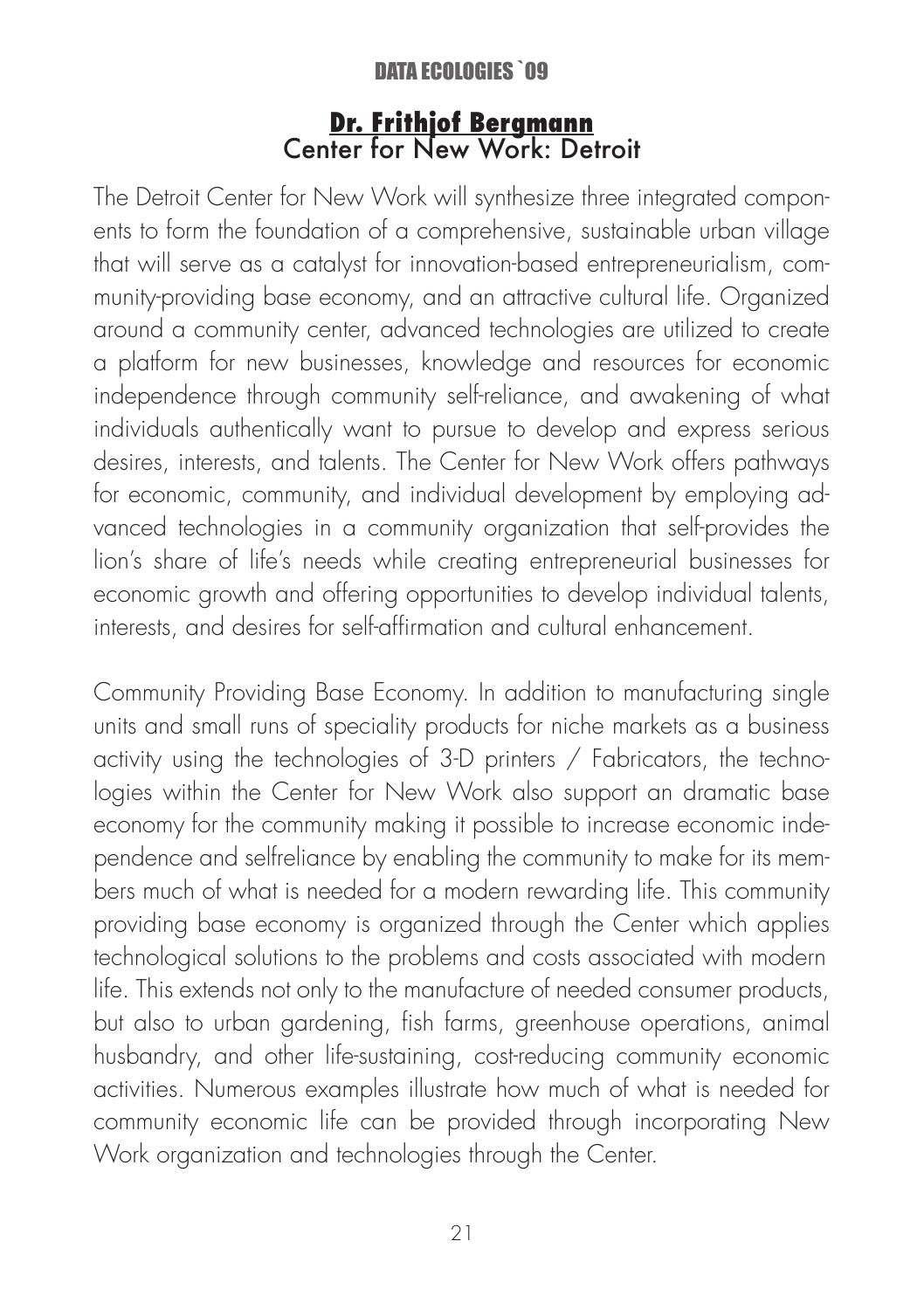New Culture.

In addition to creating new business activity and establishing a community base economy, the core of New Work's approach to economic life is the focus on discovering and developing individual talent, interests, and desires. The cardinal New Work question posed to both the community as a whole as well as its individual members is: what is it that you seriously and authentically want? The process of eliciting community participation at this level in all of the New Work activities, from the nature of the businesses to be created to the elements of a modern life to be provided by the base economy to even the kinds, styles, and functionality of community buildings is essential to the New Work approach to sustainable, community-rooted initiatives. At the level of individuals, this takes the form of identifying talents and genuine desires while developing the knowledge and skills needed for their effective pursuit. New Work excels in its ability to organize communities around the development and expression of individual talent and interests, to stimulate innovation in their pursuit, and to provide the cultural support needed to turn these into life-enhancing contributions to economic and community development. The Center for New Work delivers the counseling, education, resources, and opportunity for individual to pursue authentic interests and desires and to, in turn, press them into the service of larger economic and community goals. The enhancement of life quality, cultural activities, and community life attracts and motivates talent, provides opportunities for innovation, and makes indelible marks on the region's culture regarding learning, work, and enterprise.

#### New Work.

New Work has a long track record of success in developing technologybased small business enterprises, enhancing the self-reliance and economic independence of community economies, and creating the kind of cultural change that supports individual development, talent, and innovative pursuits. Its founder and chief architect, Dr. Frithjof Bergmann, has established Centers for New Work in many countries worldwide, tackling both urban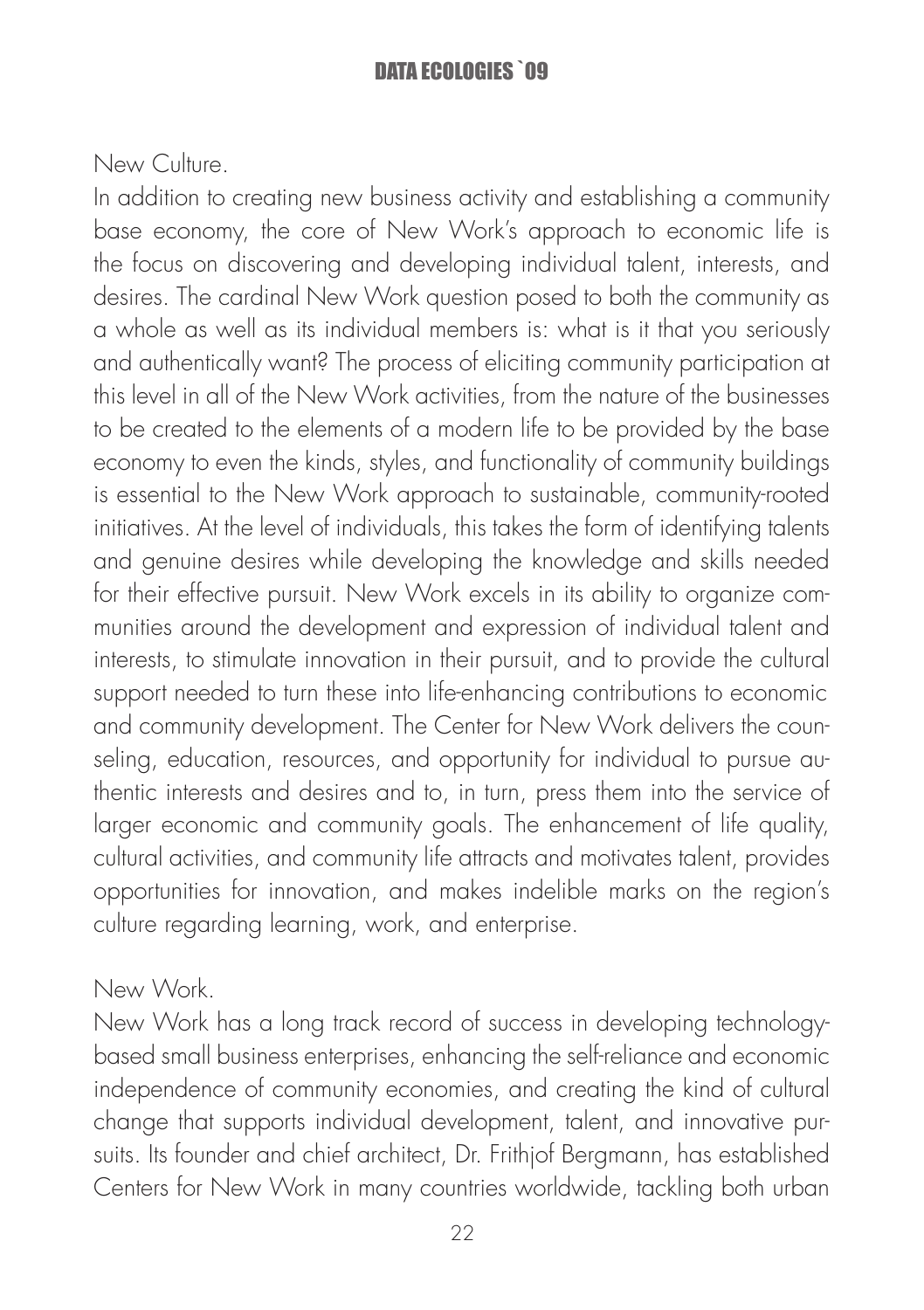and rural economic development challenges. Its core group of consultants includes leaders in technology, business development, civic life, and the arts. New Work employs advanced technologies to empower communities to start, grow, and sustain small businesses, to develop self-reliant base economies to provide much of what is needed for modern life, and to help individuals discover and pursue their most authentic interests and talents. It is in these ways that New Work helps communities create New Cultures that support entrepreneurialism, technologically-innovative solutions for economic sustainability, and a fuller development of talented individuals contributing to a richer, more robust, colourful cultural life.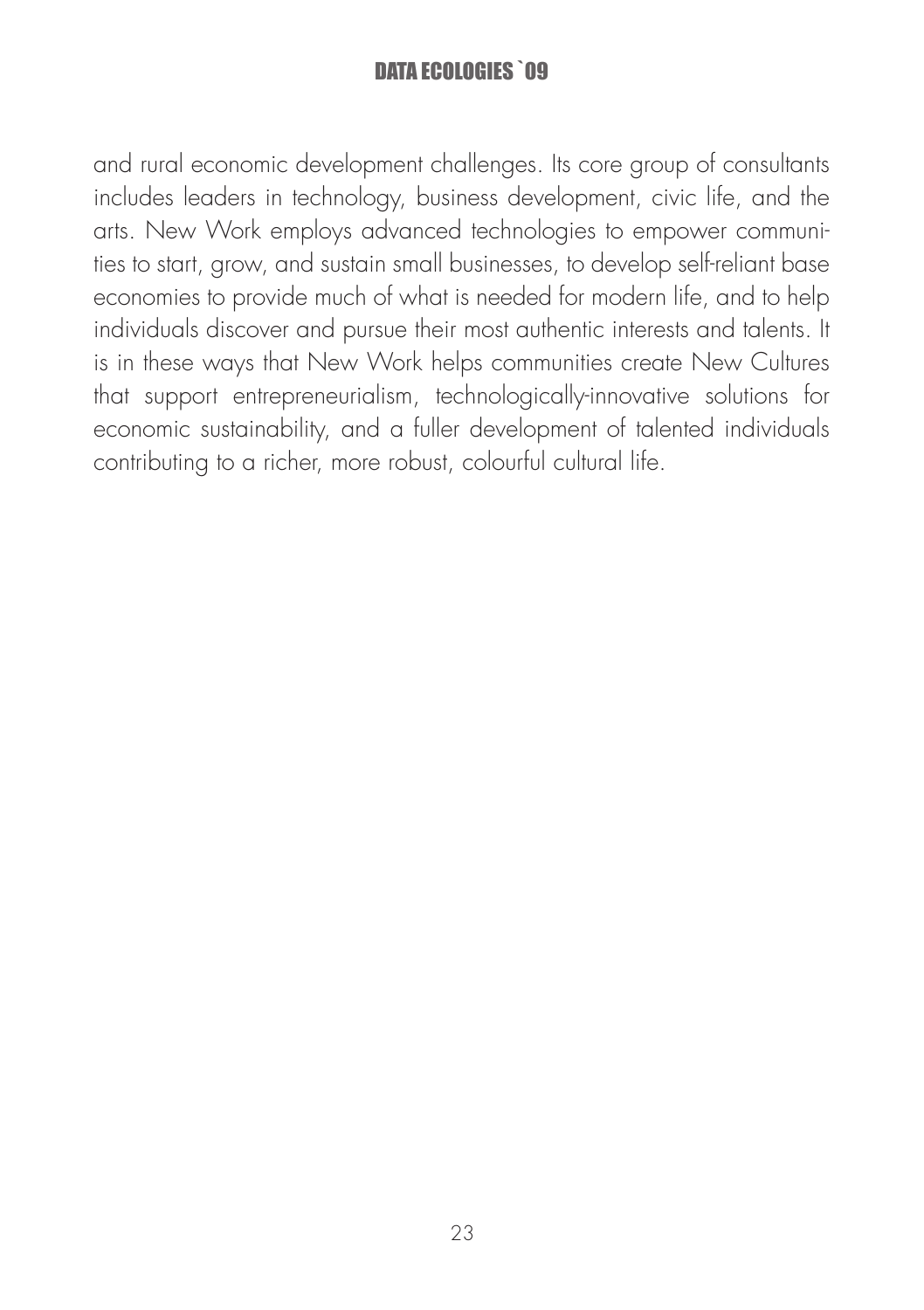## Ludwig Schuster World currency or a world of currencies? Data Ecology and the role of money.

Money is a funny thing. People usually learn to use it at an early age of 4 to 6 years, simply by experiencing how it works. However, until the end of their lives, only a fragment really understands what money really is and how it works.

"Data Ecology", the title of this conference, throws the ball into the court of monetary economics: One of the most popular fallacies on earth is the belief in the reliable value of money. The consequences for society, the environment and the economy are as far ranging as the possible solution strategies.

The non-neutrality of money

In conventional economic theory money is considered to be neutral. In one of the first lections, students of economics learn that the three main functions of money are: medium of exchange, store of value, and value measure. And economists therefore learn that, in the end, it is all about exchange, whereby money can be cancelled down in any macro- and microeconomic calculation.

I argue that Money, in its current and singular shape, does not suit as a measure of value, for two reasons: First, continuous inflation, and second, continuously fluctuating exchange rates to other currencies.

Money is a medium. It acts as a mirror to the real world. Most people take what they see in this mirror for granted, considering it to be plain and stiff, clean and evenly reflecting – in short: objective. Imagine measuring a metric ruler with an inch rule, but both were continuously changing their length. How useful would this information be to you?

All national currencies that exist today lack a reliable, objective correlation to the real world. The increasingly unequal distribution of income, useless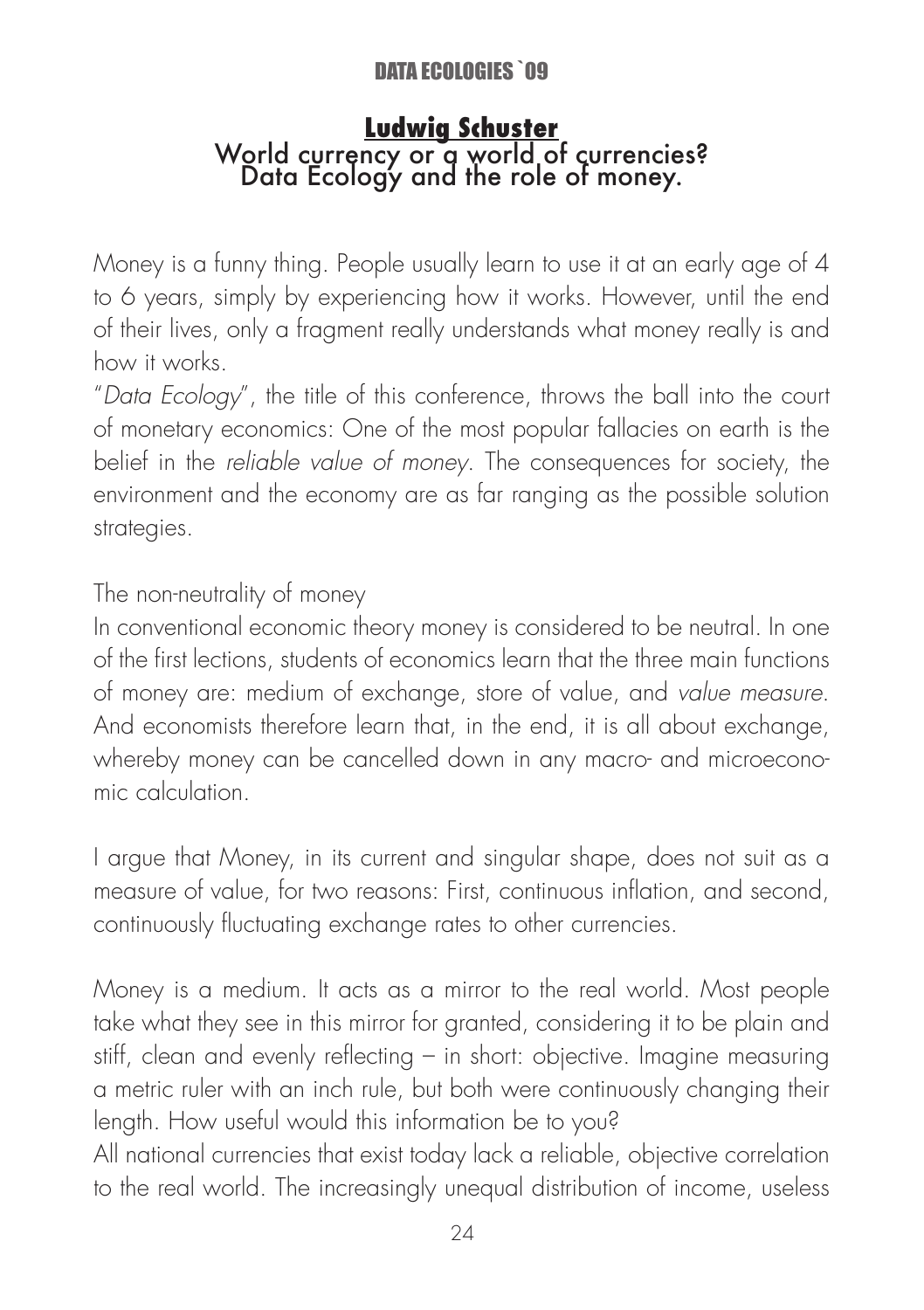and partly perverted economic activities in the name of growth and a rising risk of systemic instability in the financial sector can be regarded as serious side effects of that lost touch with reality.

Nonetheless, the monetary dimension is being used as the indicator for economic valuation of whatever kind, be it the development of a country (GDP) or the individual wealth, a basic income or the margin of subsistence, the price of crude oil and the price of land, the costs of saving the banking system and the costs of preventing climate change.

There seem to be at least four ways to get out of that dilemma: One is to search for alternative measures of value, like the economist Paul Krugman and some of his colleagues proposed lately. Another way could be to offer a widely accepted global reference currency, so that people can compare prices and exchange rates objectively anywhere and at any time. A third way might be a global agreement to revise the rules of money creation in a way that money reliably reflects the real values occurring in the economic sphere.

And, last but not least, an imaginable scenario could be to design new currencies which explicitly reflect upon real values right from the start – additionally to the conventional money. The pluralistic perspective on money will form the keynote of this speech.

A pluralistic perspective on money

"Money can buy everything." This is because of the inherent character of money as "value of values", stated Georg Simmel more than a hundred years ago. At first sight it seems to be historic evidence that economics fol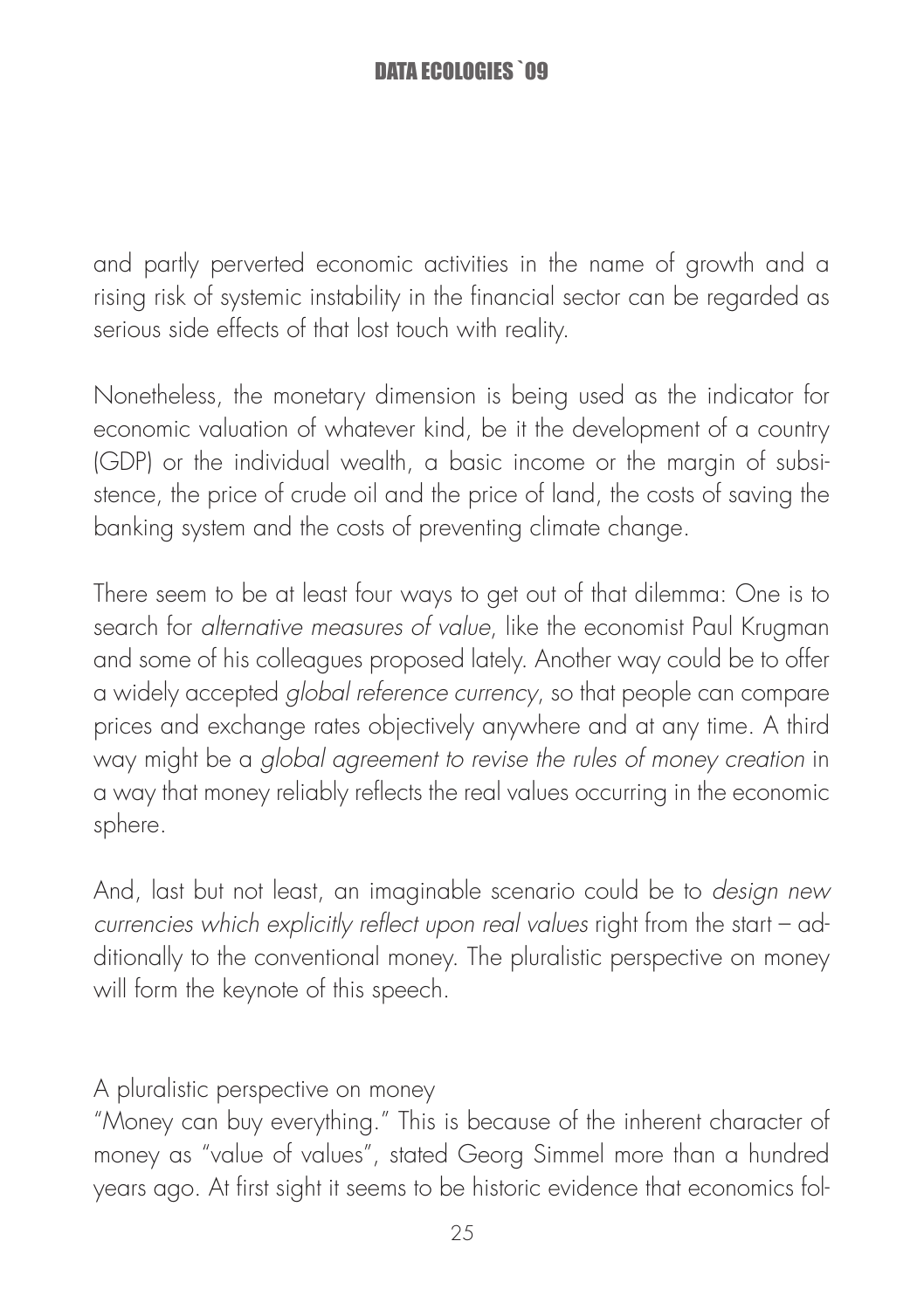lows a one-way-street towards "monetary monoculture", towards "the one and only perfect money". As revealed above, money like we use it today is far from reaching this ideal state (and, in a babylonic meaning, it can be doubted if it will ever get there).

However, (conventional) economists are still running on the monistic track: exponential growth is their ever repeated mantra, requiring more market efficiency – bigger markets, bigger market players and fewer currencies. Neither do they offer any answer on the urgent questions of sustainability, nor do their strategies turn money into a more reliable measure of value.

They might well be up a blind alley. Various parallel and concurrent economic systems are already in place – and working, contradicting the linearity of history. Apart from business currencies and loyalty schemes, the variety is ranging from bio-regional currencies to education currencies, from resource or energy backed currencies to carbon emission rights, from time banks to business barter clubs.

The paradigm shift is clear: The singularity of money gets to its limitations. In a world of rising complexity, monetary systems need further differentiation. Special currencies arise for particular purposes, in the same way like a hand-axe may have served as a universal tool for centuries, but it is not the most suitable artefact to tighten a screw or to cut a piece of paper.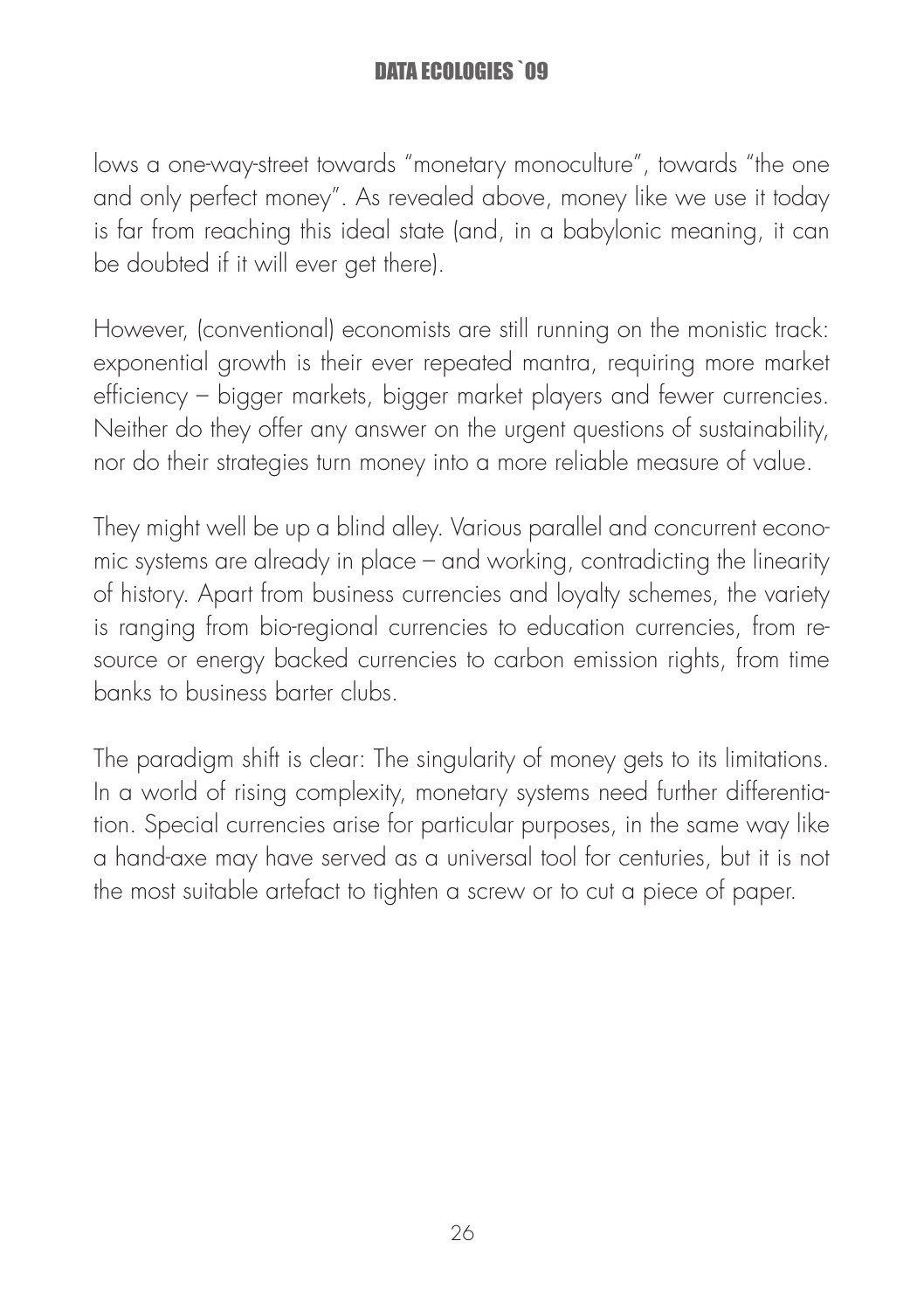### Speakers Biographies

#### Dougald Hine

#### *http://dougald.co.uk/*

Dougald Hine is a professional amateur.

In the past, he has made a living as a busker, a door-to-door salesman and a BBC journalist.

In 2006, he co-founded School of Everything, an internet startup inspired by Ivan Illich's ,Deschooling Society'. He is also the founder or co-founder of the Institute for Collapsonomics, the Dark Mountain Project, Space Makers Agency, Signpostr. com – and, most recently, Monkey Tree Projects (with the artist Sara Haq).

In July 2009, he published 'Uncivilisation: The Dark Mountain Manifesto', cowritten with Paul Kingsnorth – and was named by The Independent newspaper in its annual list of the most influential figures in the UK creative industries.

Right now, he is working on the UK's largest empty shops project, in an indoor market in Brixton,  $\Box$ DIWO at the Dark Mountain' – a mail art project with Furtherfield.org – and the Nomadic Infrastructure project, a collaboration between Space Makers and the Temporary School of Thought.

He lives in London and writes a blog called Changing the World (and other excuses for not getting a proper job)'.

#### Dr. Karl Svozil

#### *http://tph.tuwien.ac.at/~svozil*

Born in 1956 in Vienna, Austria, EU.

Study of Physics at the Universities of Vienna (Austria) and Heidelberg (Germany) starting in 1975. Ph.D. in Physics from the University of Vienna 1981. ``Dozentur'' at the Technische Universität Wien 1988.

Visiting scholar at the University of California at Berkeley and at the Lawrence Berkeley Laboratory (USA) in 1982/83. Officer (scientific data bases and library automation) with the Ministry for Science and Research (Austria) in 1983-1990 Visiting scholar at the Moscow State University and the Lebedev Institute (Russia) in fall 1996.

Permanent position at the Institute for Theoretical Physics of the Vienna University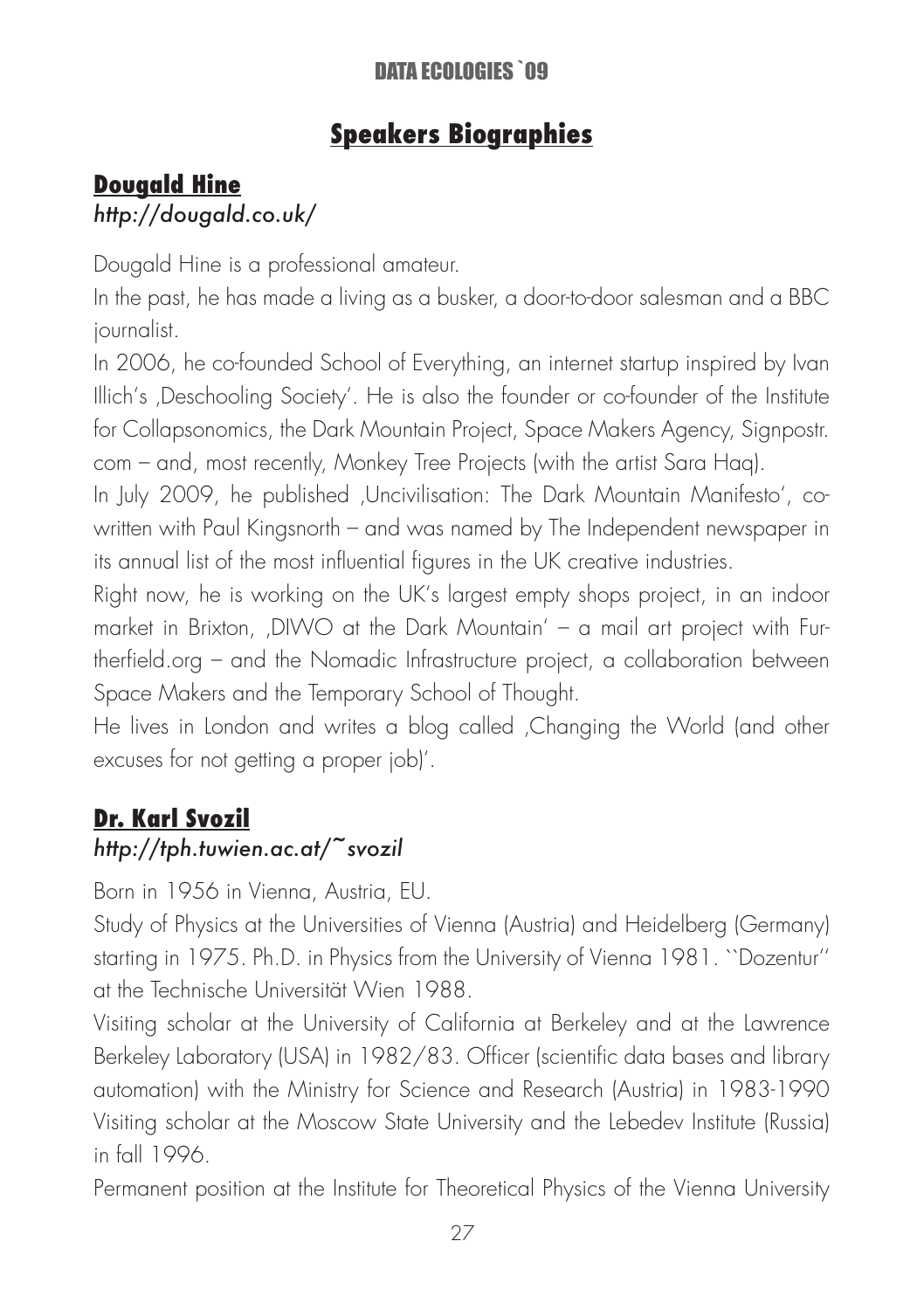of Technology since 1990. Professor of Physics at the Vienna University of Technology (Ao. Univ. Prof.) since 1998. External faculty member, Centre for Discrete Mathematics and Theoretical Computer Sciences, University of Auckland, New Zealand since 1996.

Author of two scientific monographs and over 130 scientific articles and contributions in research journals. Associate Editor of the journal ``Journal of Universal Computer Science'' (Springer) and Associate Editor (Complexity) of the journal ``Chaos, Solitons & Fractals'' (Elsevier) since 1997.

#### Dr. Sally J. Goerner

#### *Director, The Integral Science Institute http://the integralscienceinstitute.org/*

With advanced degrees in computer engineering, psychology, and nonlinear dynamics/Systems Science, Dr. Sally Goerner is an Integral Systems theorist who lectures worldwide on how the new scientific framework can unify our understanding of how to achieve social and economic sustainability. Her latest book, The New Science of Sustainability, explains precisely why we must replace today's disastrous "trickledown" economic beliefs with a solid, common sense understanding of how to create long-term economic and social vitality by restoring fair enterprise and authentic democracy.

Her current work with theoretical ecologist Robert Ulanowicz and Belgian financier Bernard Lietaer uses new methods for differentiating healthy development from mere growth to create a precise empirical measure of economic sustainability. This measure explains why traditional development policies have contributed to today's crisis by eroding local economic webs while fueling the high-level banking and financial bubble which is now collapsing before our eyes. The only way to counter this collapse is to restore the necessary balance between big and small, streamlined and diverse so essential to healthy development. This is best accomplished by rebuilding our people, our communities and our fair enterprise networks in a way that diversifies, empowers and distributes processing and the robust flow of exchange locally and across scales.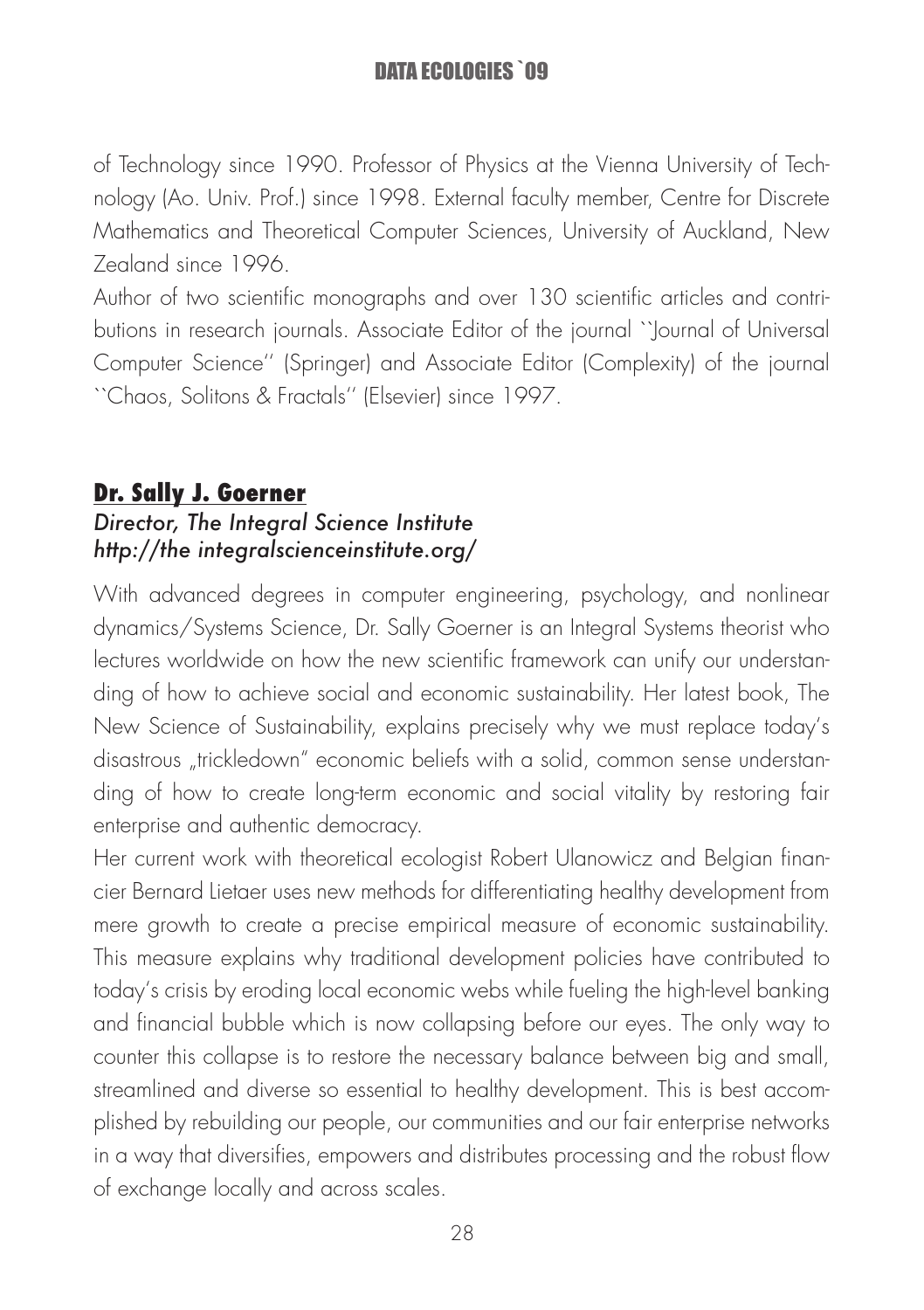#### Frithjof Bergmann

#### *http://newworknewculture.com/*

Frithjof Bergmann founded the Center for New Work in Flint, Michigan in 1981 and has developed a number of suggestions about work as a calling and a vehicle of self-realization, in rotation with mainstream employment, and involving a self-sufficiency that technology itself makes possible. He has worked with individuals and communities in the U.S., Canada, Germany, South Africa, India, and Saudi Arabia on developing positive strategies for dealing with the changing nature of work.

Professor Bergmann's interests include continental philosophy – especially Hegel, Nietzsche, Sartre, and Existentialism generally  $-$  and also social and political philosophy, philosophical anthropology, and philosophy of culture. His seminal work, On Being Free (1977), was issued in a paperback edition in 1978 and had twelve printings.

He resides in Ann Arbor, Michigan and continues to write and lecture on the practical, social, and cultural implications of philosophical thought.

#### Ludwig Schuster *http://livingcity.de/*

Ludwig Schuster studied architecture and urban planning at the Bauhaus University in Weimar. He was the founding member and co-director of the regional development agency REGIOprojekt and organised the first international conference on "monetary regionalisation". Living in Berlin, he currently works as a consultant and researcher with a focus on monetary tools for sustainable (regional) development. His scientific research as a "currency architect" concentrates on complementary currencies, primarily currency design issues, energy backed currencies and applications for financing renewables and preventing climate change. Lobbying for "monetary pluralism" at federal level, Ludwig Schuster is collaborating intensely with the MonNetA Foundation Steyerberg, the german Regiogeld association and a great number of complementary currency initiatives in Germany and in Europe.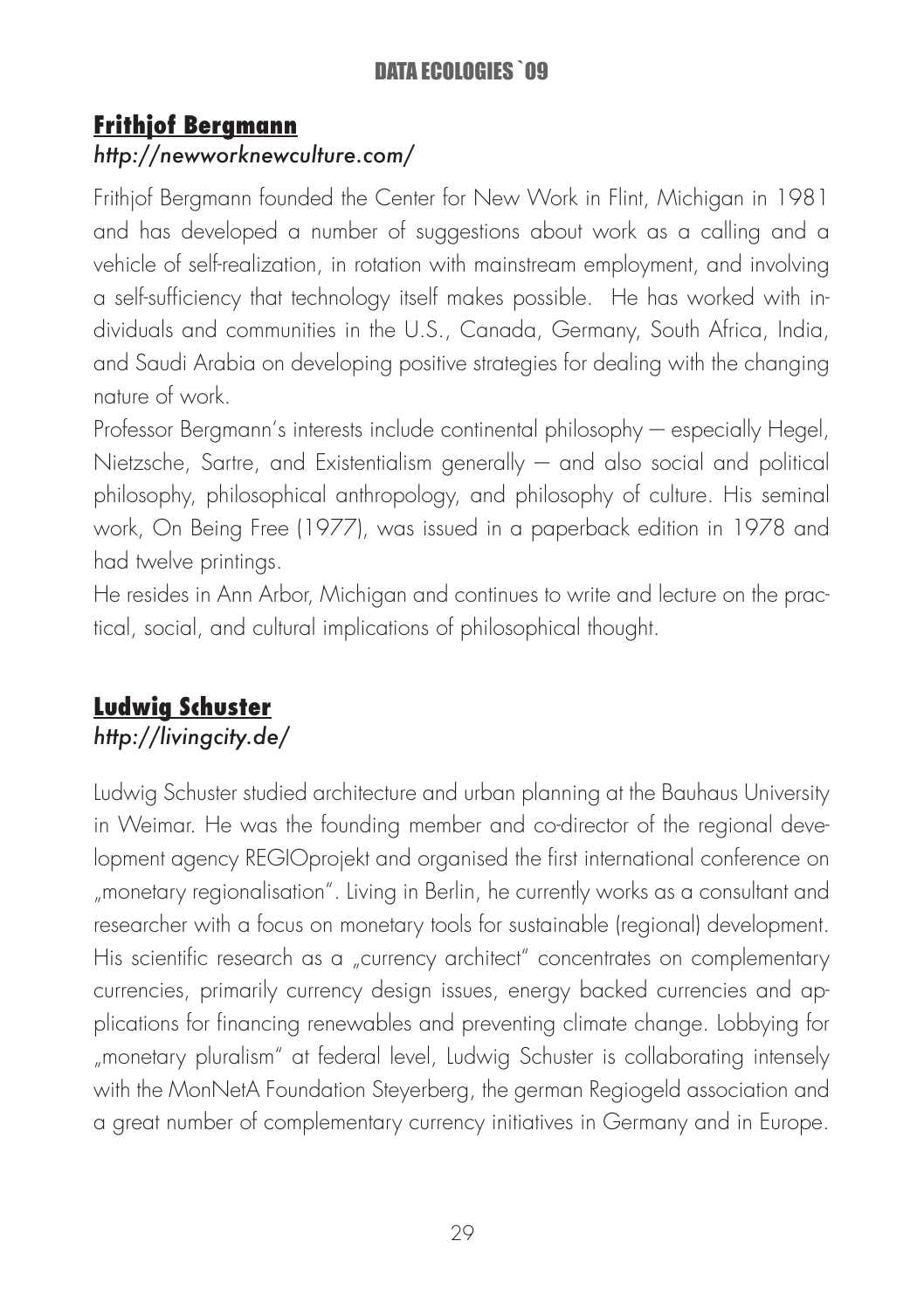#### Time´s Up - Laboratory for the Construction of Experimental Situations *http://timesup.org/*

Grounded in 1996, Time's Up undertakes applied research in the behaviour of the public individual. From its basis in the harbour of Linz, Austria, where the offices and workshops are found, the group organises situations that perturb the nature of a given everyday situation, allowing and encouraging altered and enhanced interactions between the public individuals that visit the situations.

The choice of the term situation to describe the main field of endeavour relates to the completeness of the environments that are assembled. The spaces in which Time's Up acts are spaces in which the visitor, acting in a public space and thus referred to as the public individual, finds environments that are intrinsically everyday yet subtly and distinctly perturbed. The process of removing the person from the realm of the everyday, in theatrical work known as the suspension of disbelief, and seguing them into these environments that are real yet unreal, allows the investigation of personal and interpersonal behaviour. The situations can be referred to as "real virtuality" as the visitor is taken into the space physically, yet the dynamics of the space are removed from those of reality, they are somehow virtual.

This concentration upon the body of the visitor is fundamental. That perception is based within the physical body as been a thread through many situations implemented since 1997. The loop of control and perception through the biomechanics of the body is one of the main arms of research.

Time's Up has a necessarily cross-disciplinary nature. Its research is dedicated neither to pure science or any other field, although aspects will occasionally fall squarely in one field or another. The creation of convincing and immersive situations requires not only theoretical investigation, but also aesthetic and constructional work. People working with Time's Up come from the fields of acoustics, graphics, mathematics, sculpture, video, electronics and many others.The group is connective rather than collective.

In brief, Time's Up's areas of development are based upon the integration of the public individual as an embodied person in environments to extend their possibilities and investigate the limits of the perception and control. A series of developments and situations over 5 years has given them a unique insight into techniques for the planning and implementation of experimental situations for the general public.